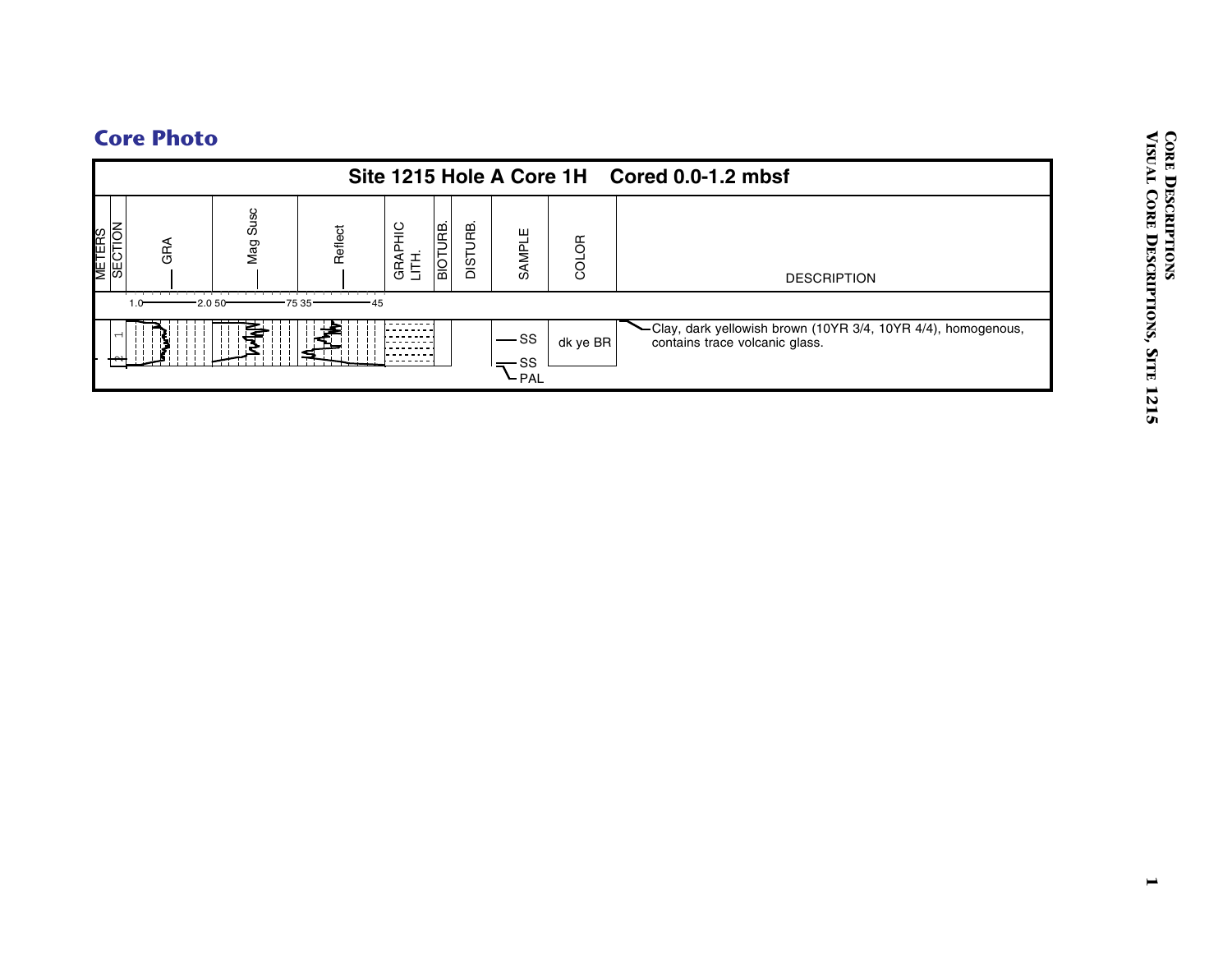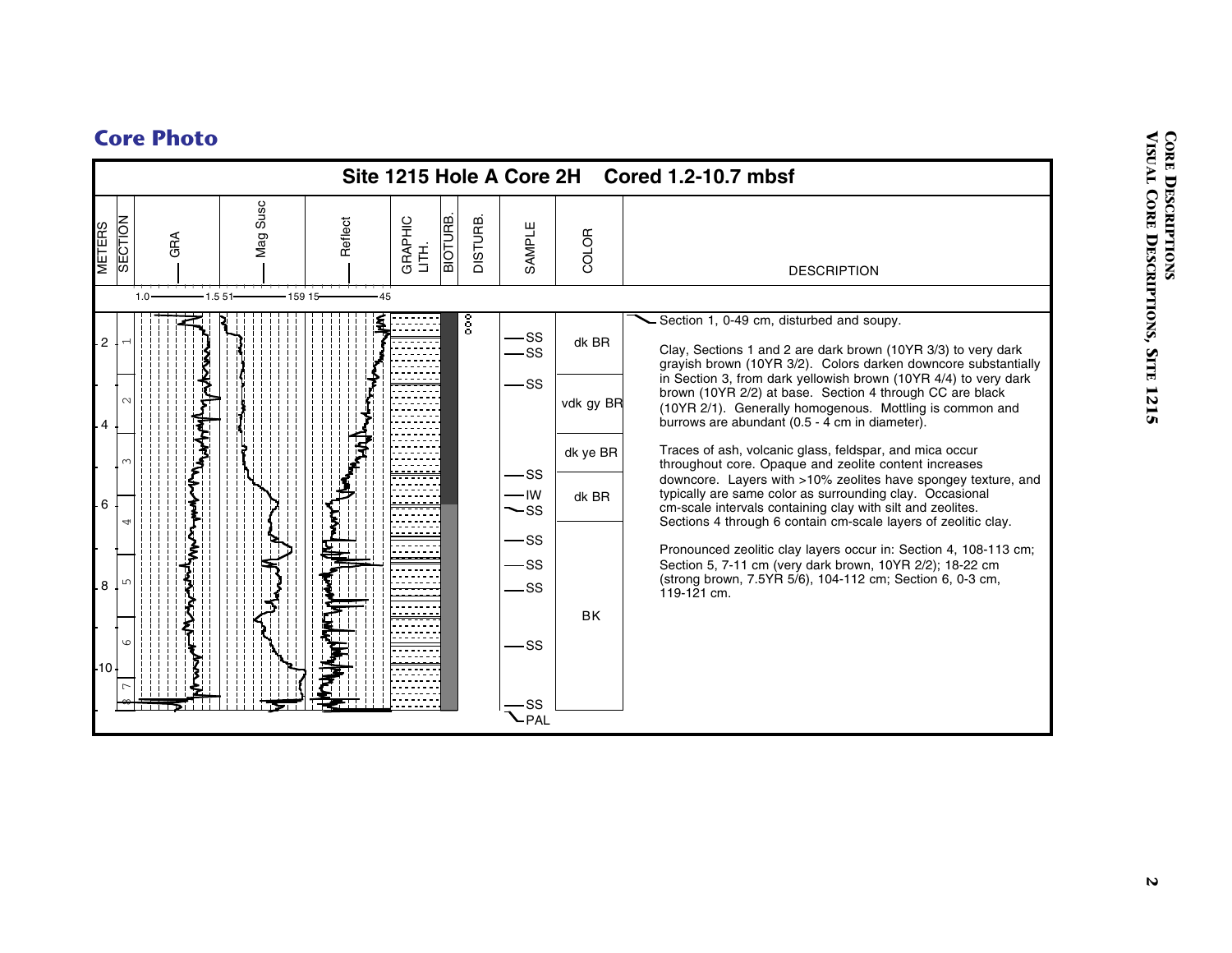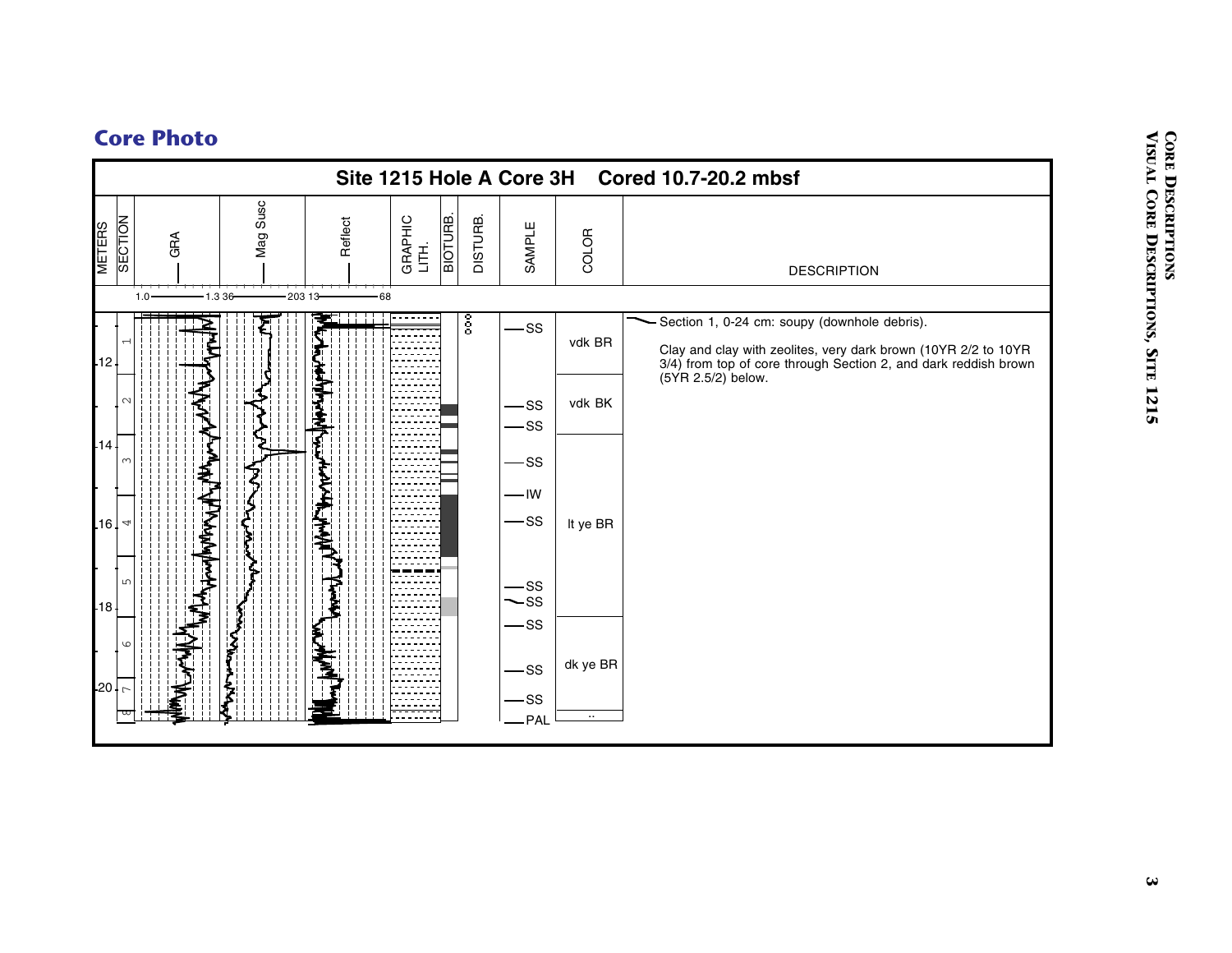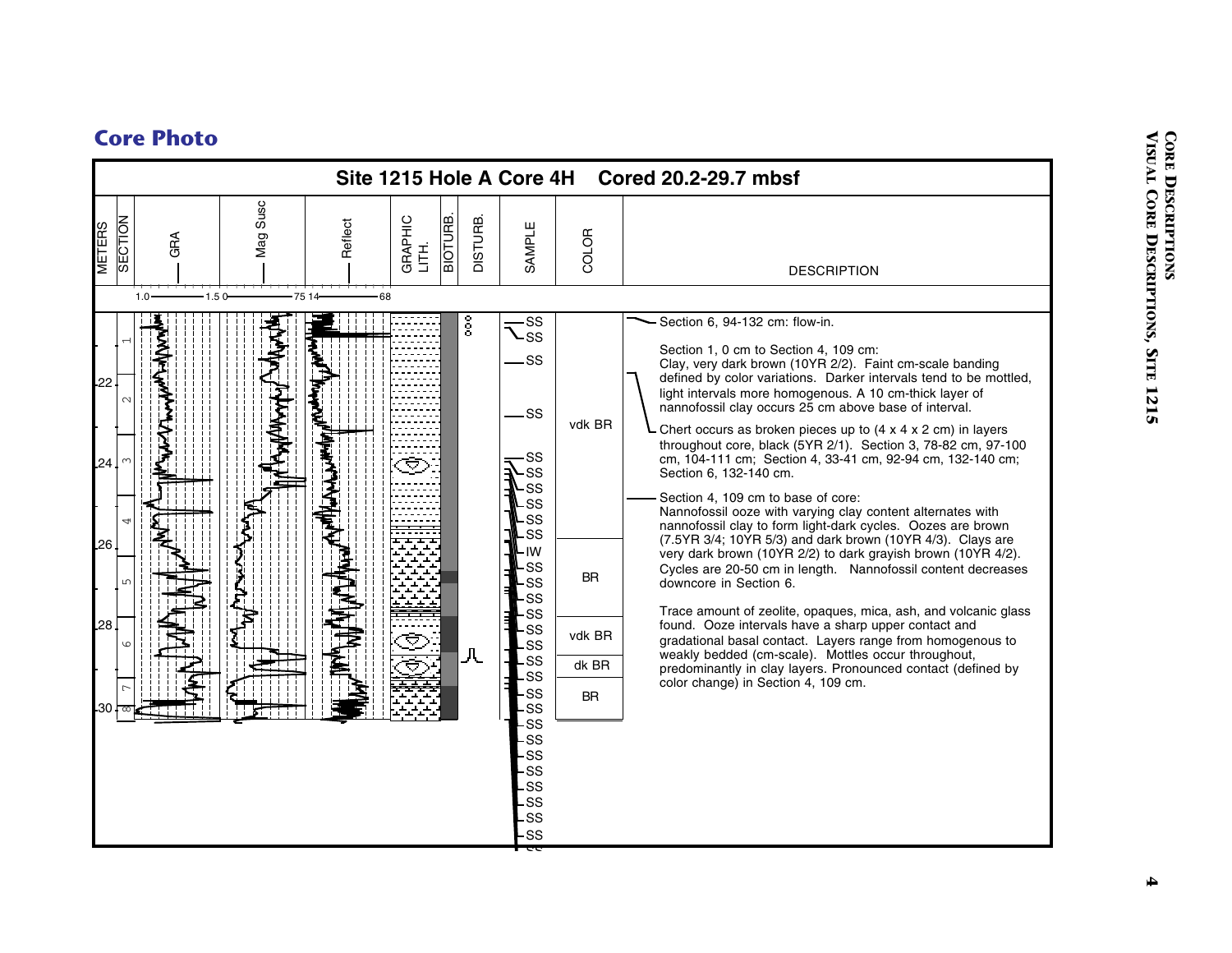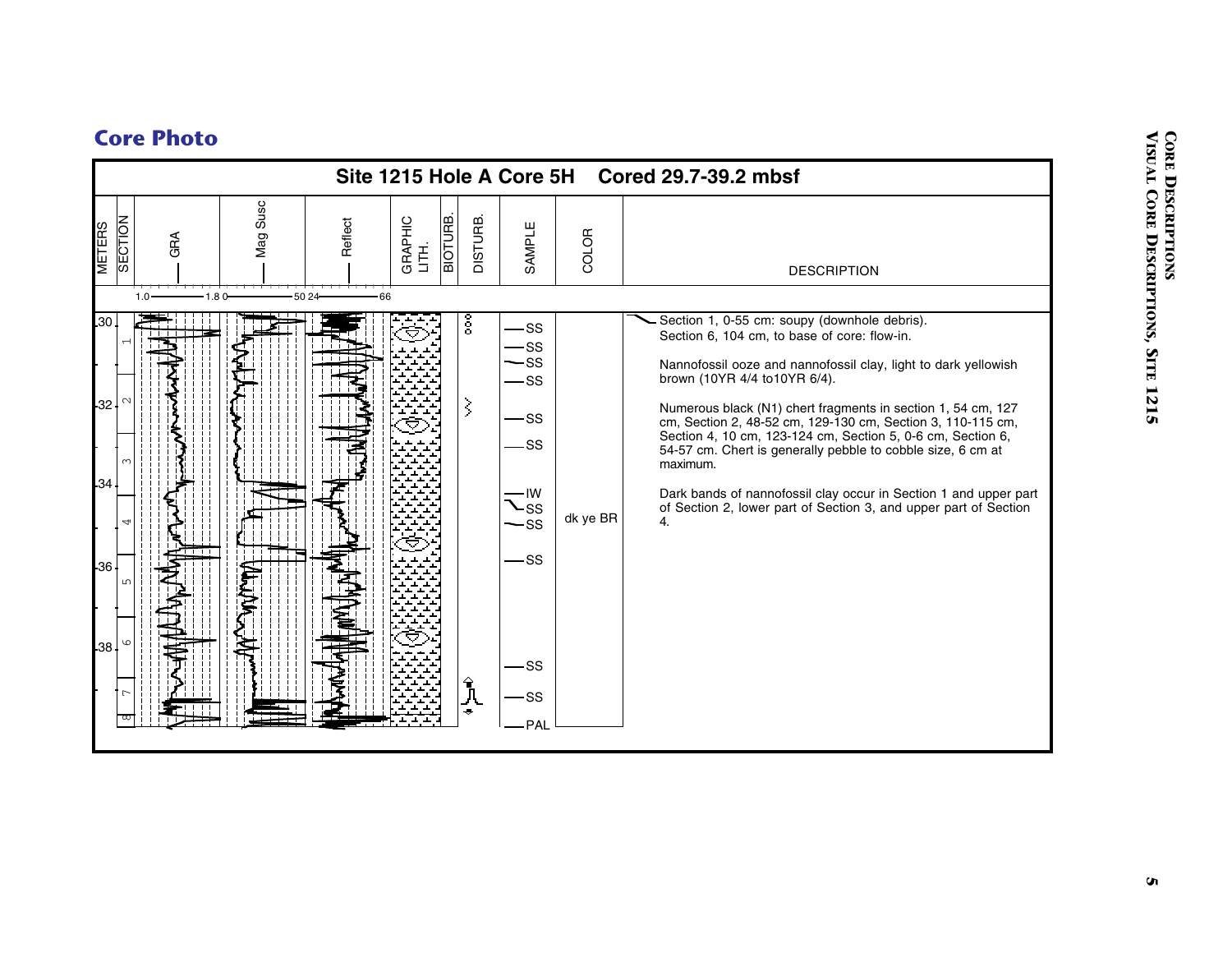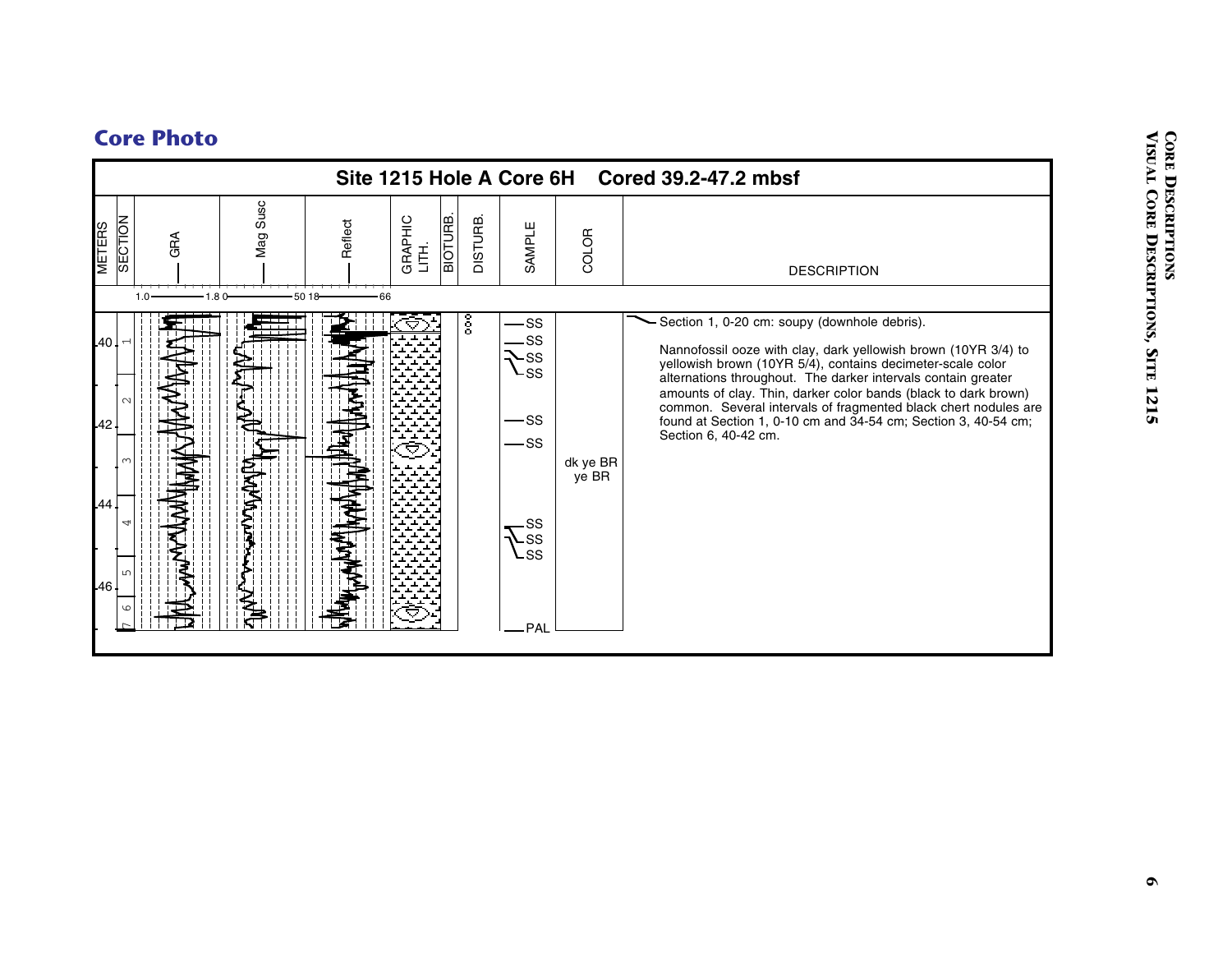|                   | Site 1215 Hole A Core 7H            |                    |       | Cored 47.2-50.2 mbsf                                                              |
|-------------------|-------------------------------------|--------------------|-------|-----------------------------------------------------------------------------------|
| METERS<br>SECTION | <b>BIOTURE.</b><br>GRAPHIC<br>LITH. | DISTURB.<br>SAMPLE | COLOR | <b>DESCRIPTION</b>                                                                |
|                   | Ø                                   |                    |       | Chert: A small (3.5 cm) angular, black chert nodule fragment in the core catcher. |
|                   |                                     |                    |       |                                                                                   |
|                   |                                     |                    |       |                                                                                   |
|                   |                                     |                    |       |                                                                                   |
|                   |                                     |                    |       |                                                                                   |
|                   |                                     |                    |       |                                                                                   |
|                   |                                     |                    |       |                                                                                   |
|                   |                                     |                    |       |                                                                                   |
|                   |                                     |                    |       |                                                                                   |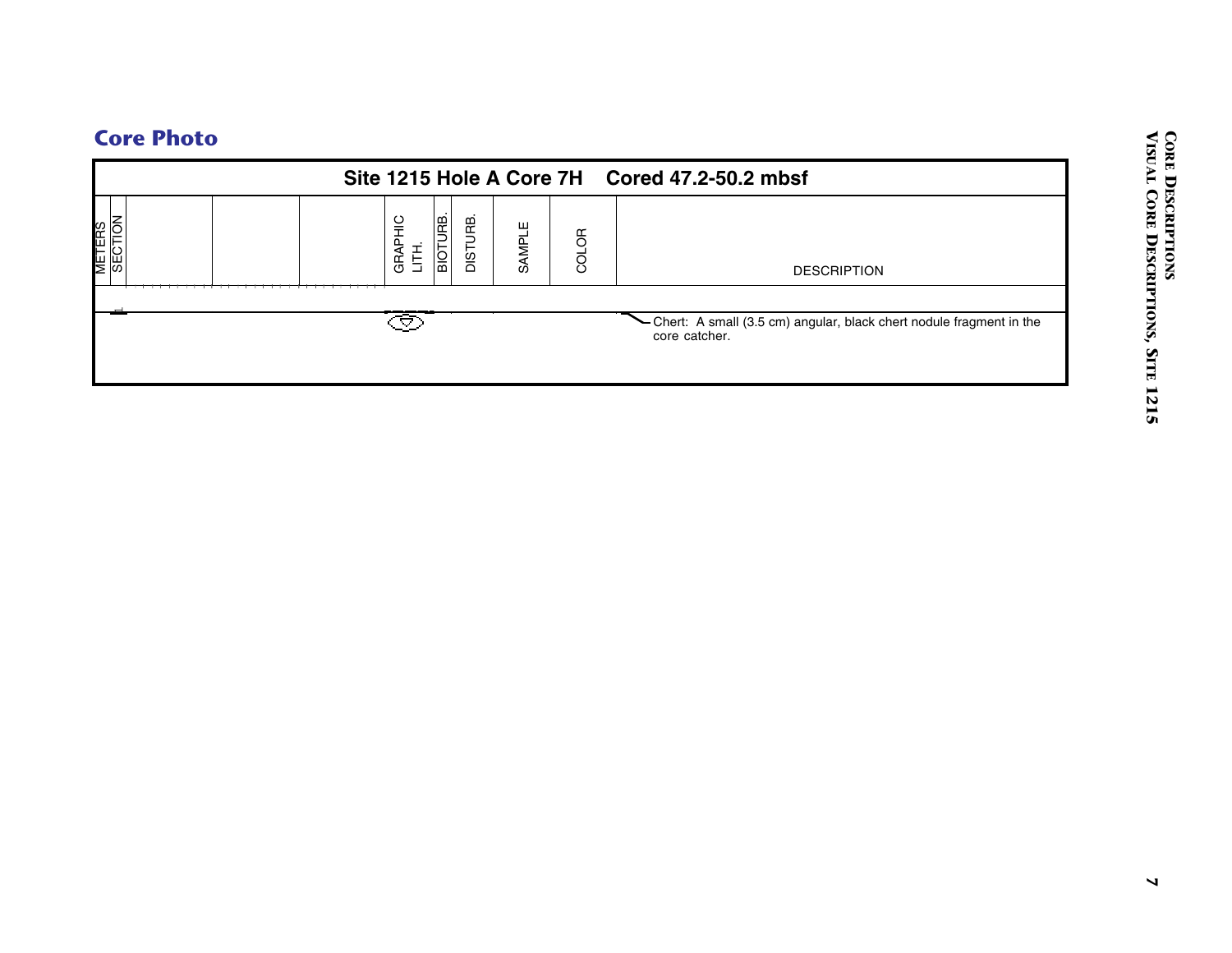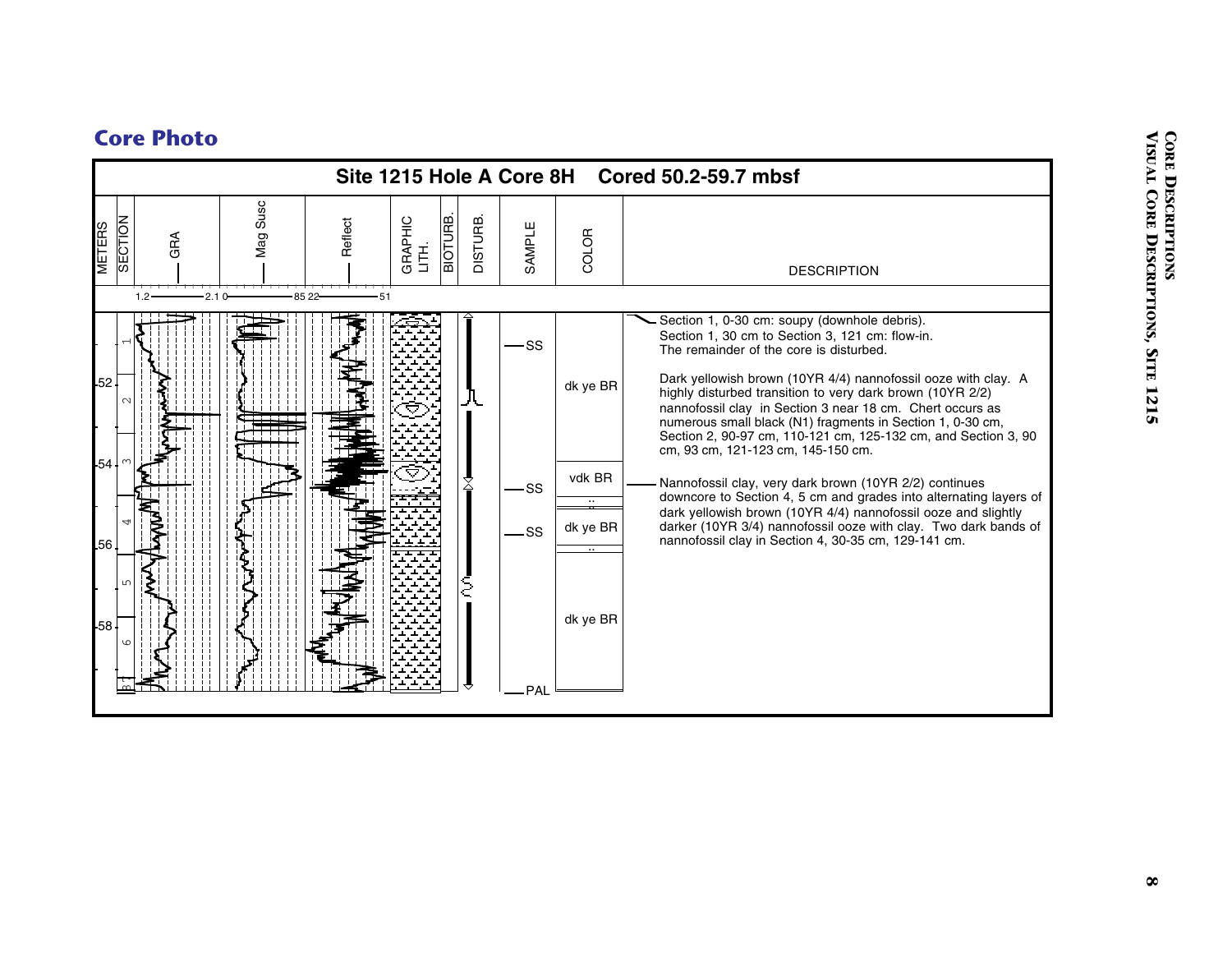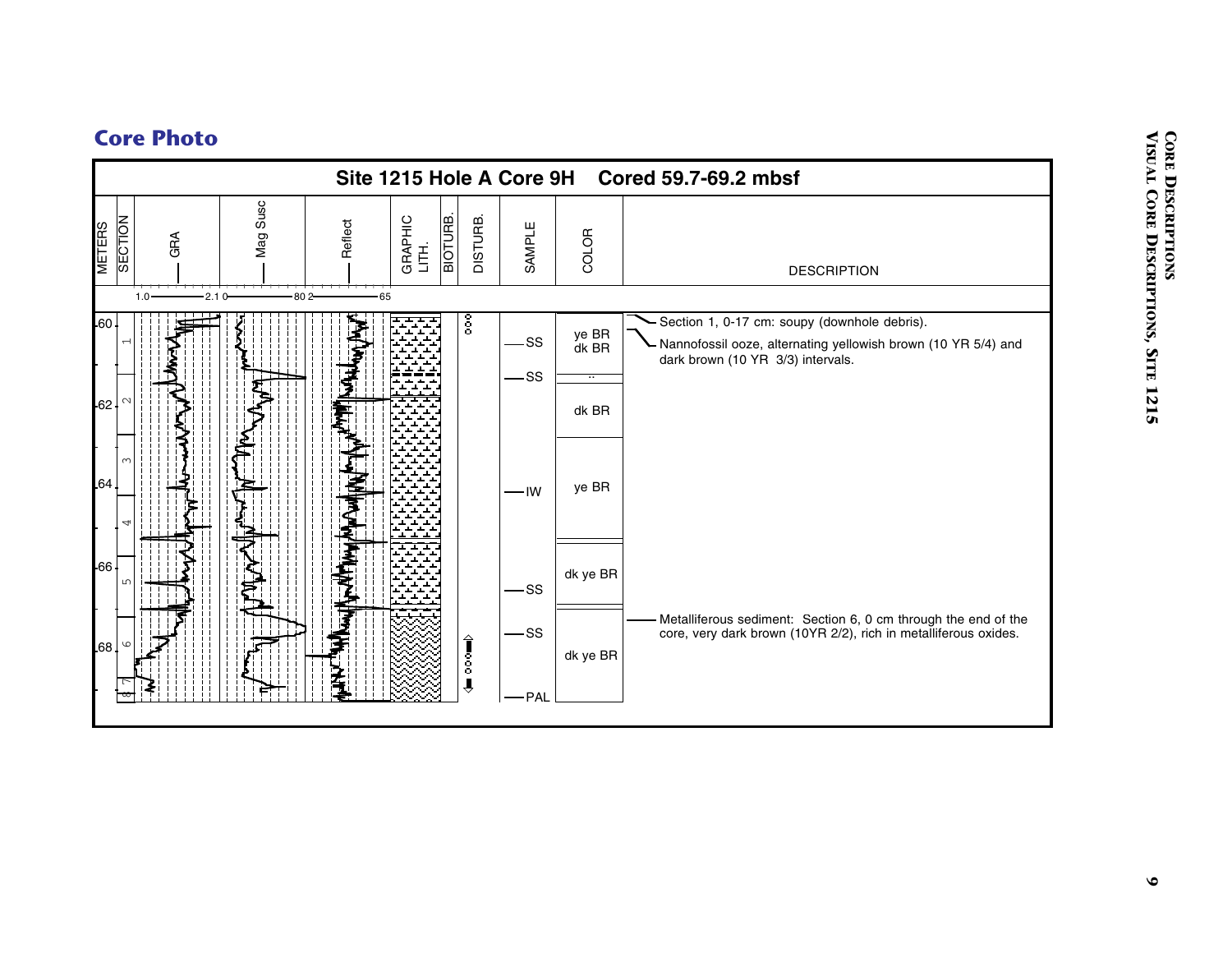|  | <b>Core Photo</b> |
|--|-------------------|

| <b>BIOTURB.</b><br>DISTURB.<br>METERS<br>SECTION<br>GRAPHIC<br>LITH.<br>SAMPLE<br>COLOR<br><b>DESCRIPTION</b><br>- Rock fragments in core catcher.<br>Piece 1: basalt, aphanitic with a glassy surface, approximately 5 cm.<br>Piece 2: basalt, several small (<1 cm) fragments. |
|----------------------------------------------------------------------------------------------------------------------------------------------------------------------------------------------------------------------------------------------------------------------------------|
|                                                                                                                                                                                                                                                                                  |
|                                                                                                                                                                                                                                                                                  |
|                                                                                                                                                                                                                                                                                  |
|                                                                                                                                                                                                                                                                                  |
|                                                                                                                                                                                                                                                                                  |
|                                                                                                                                                                                                                                                                                  |
|                                                                                                                                                                                                                                                                                  |
|                                                                                                                                                                                                                                                                                  |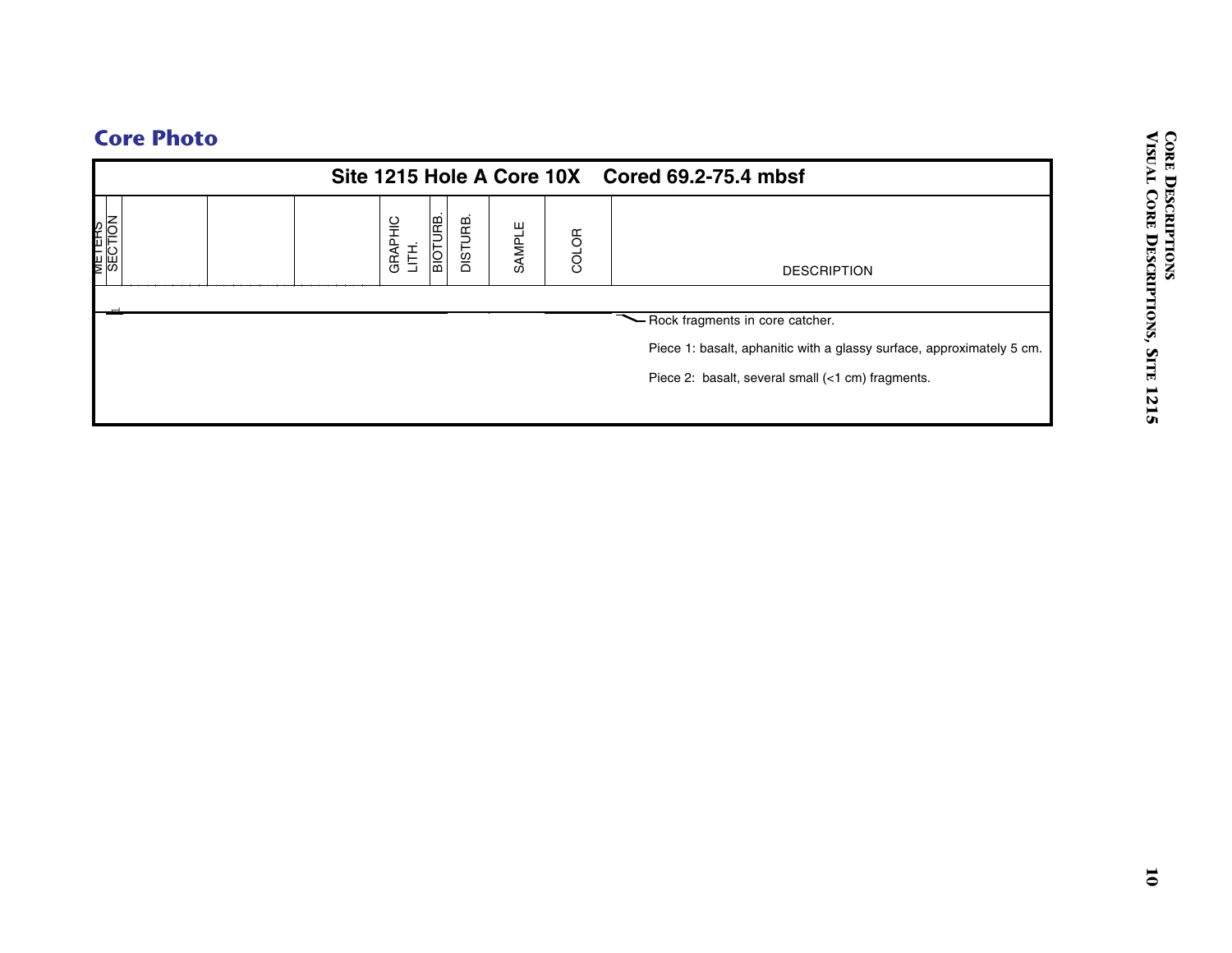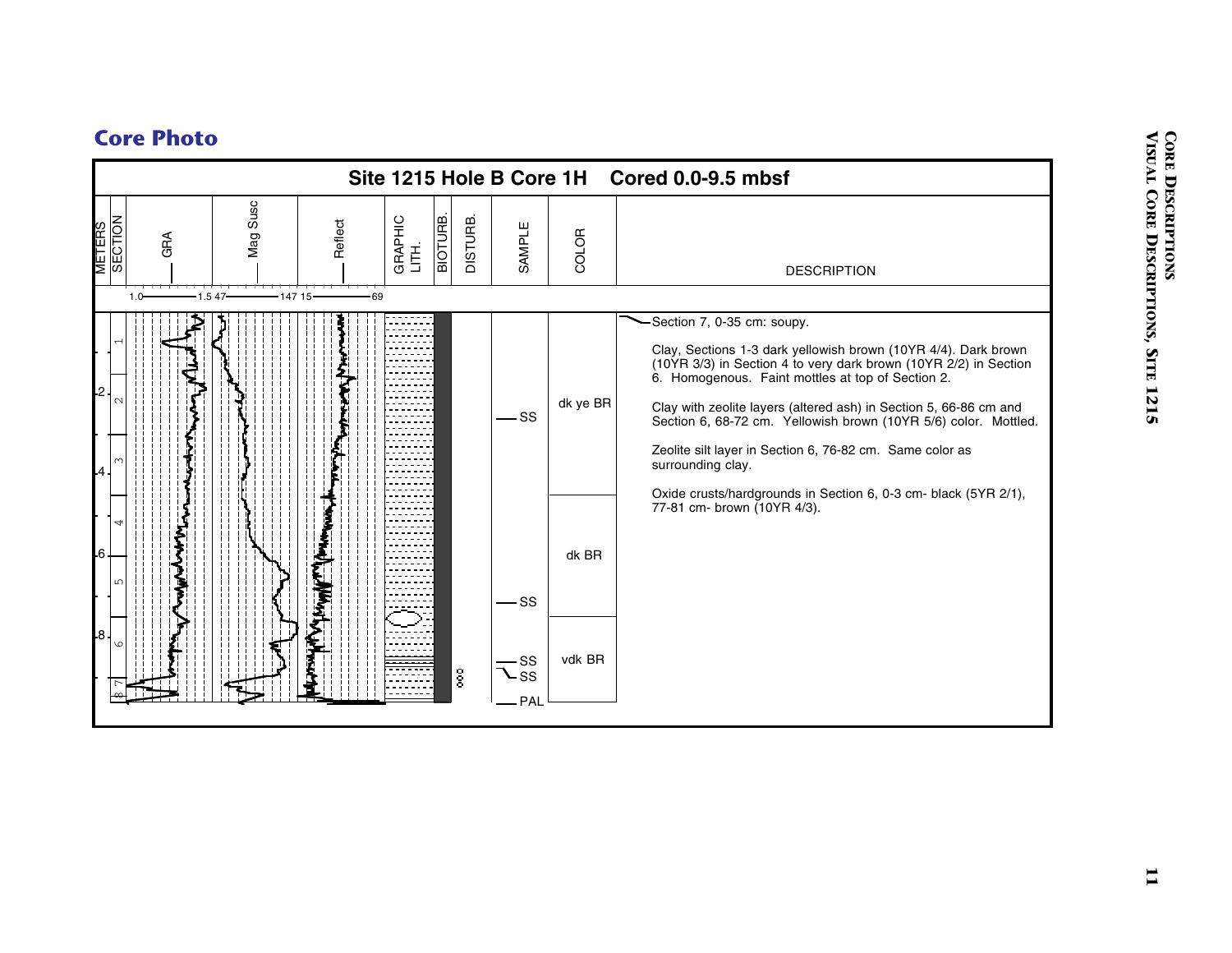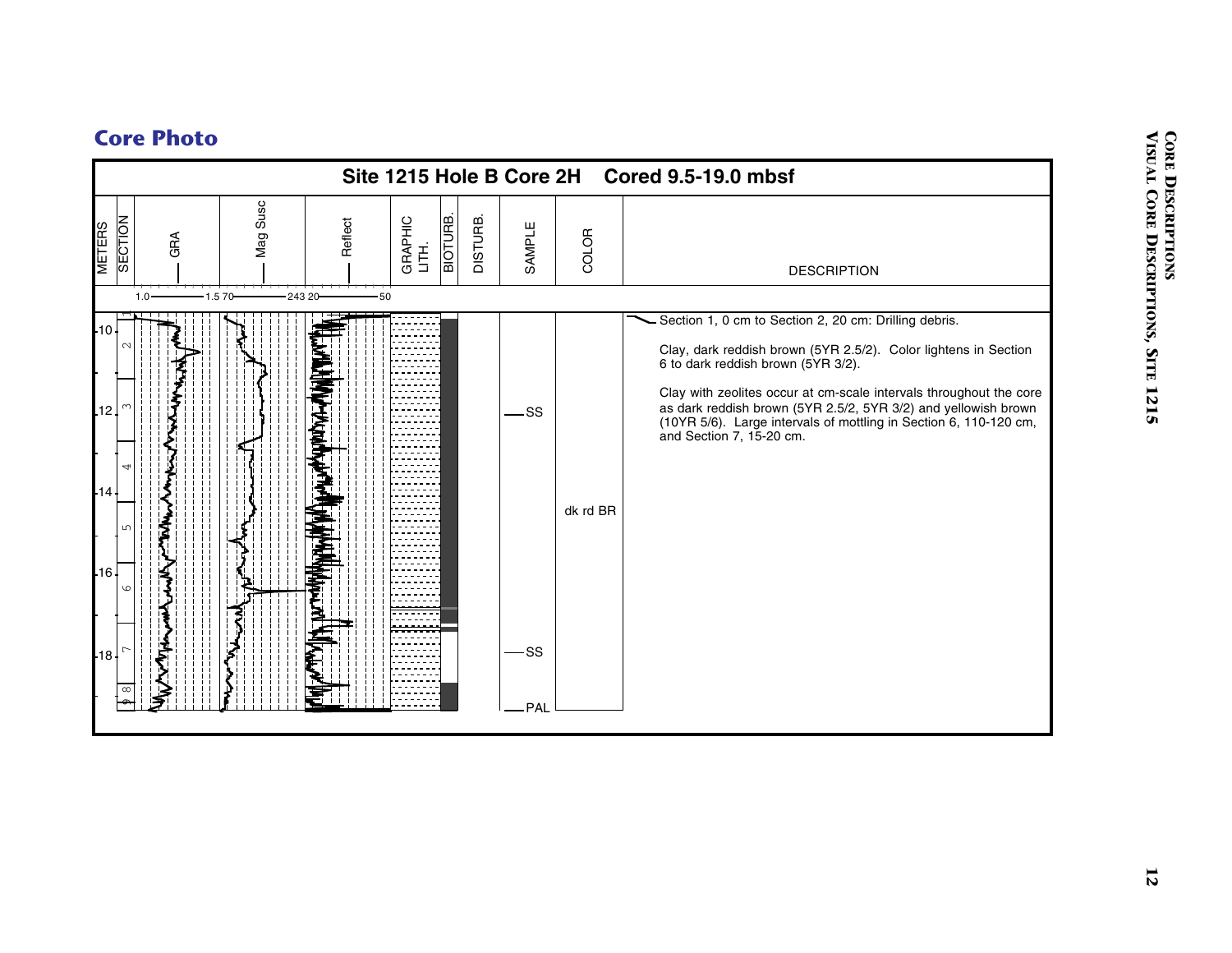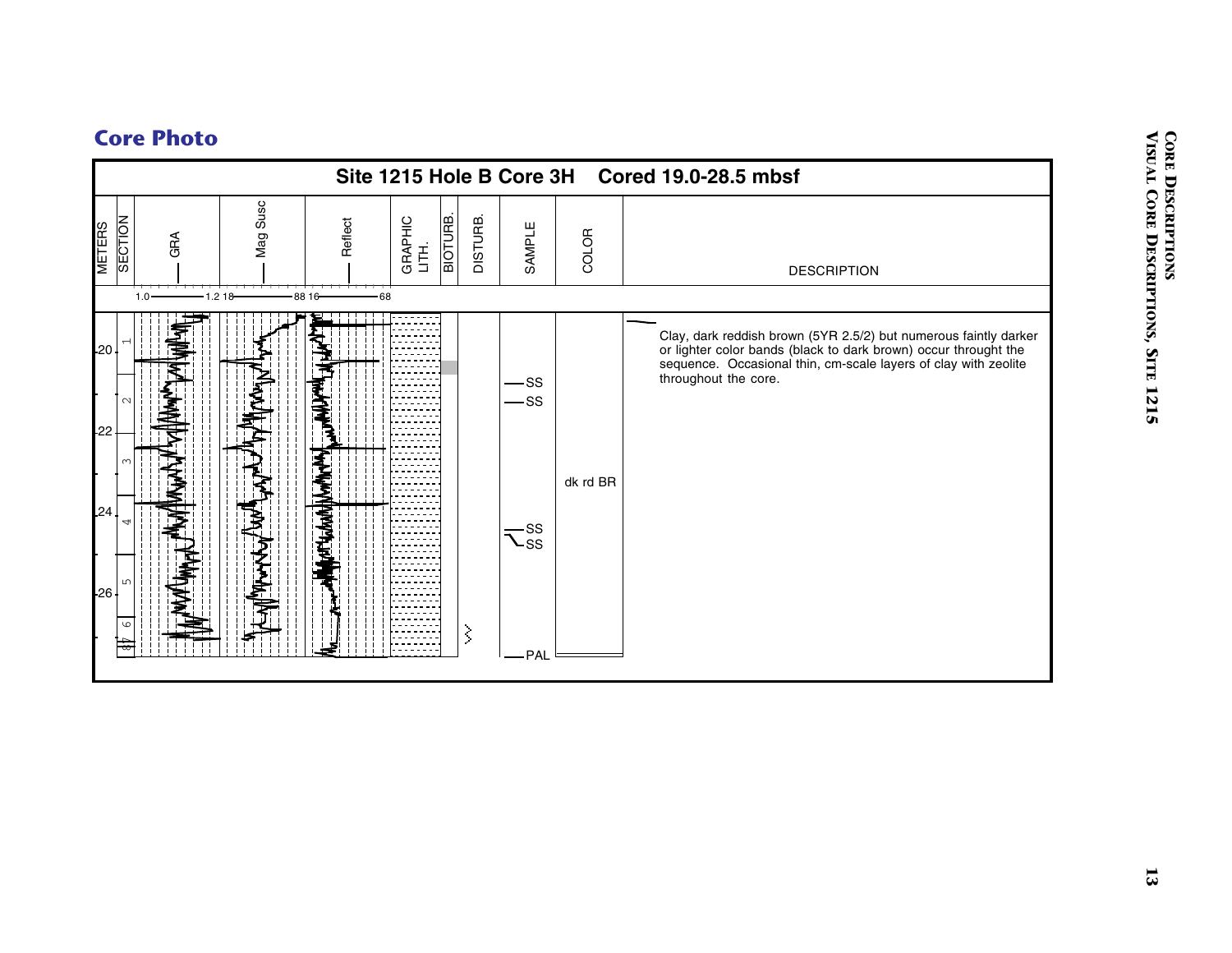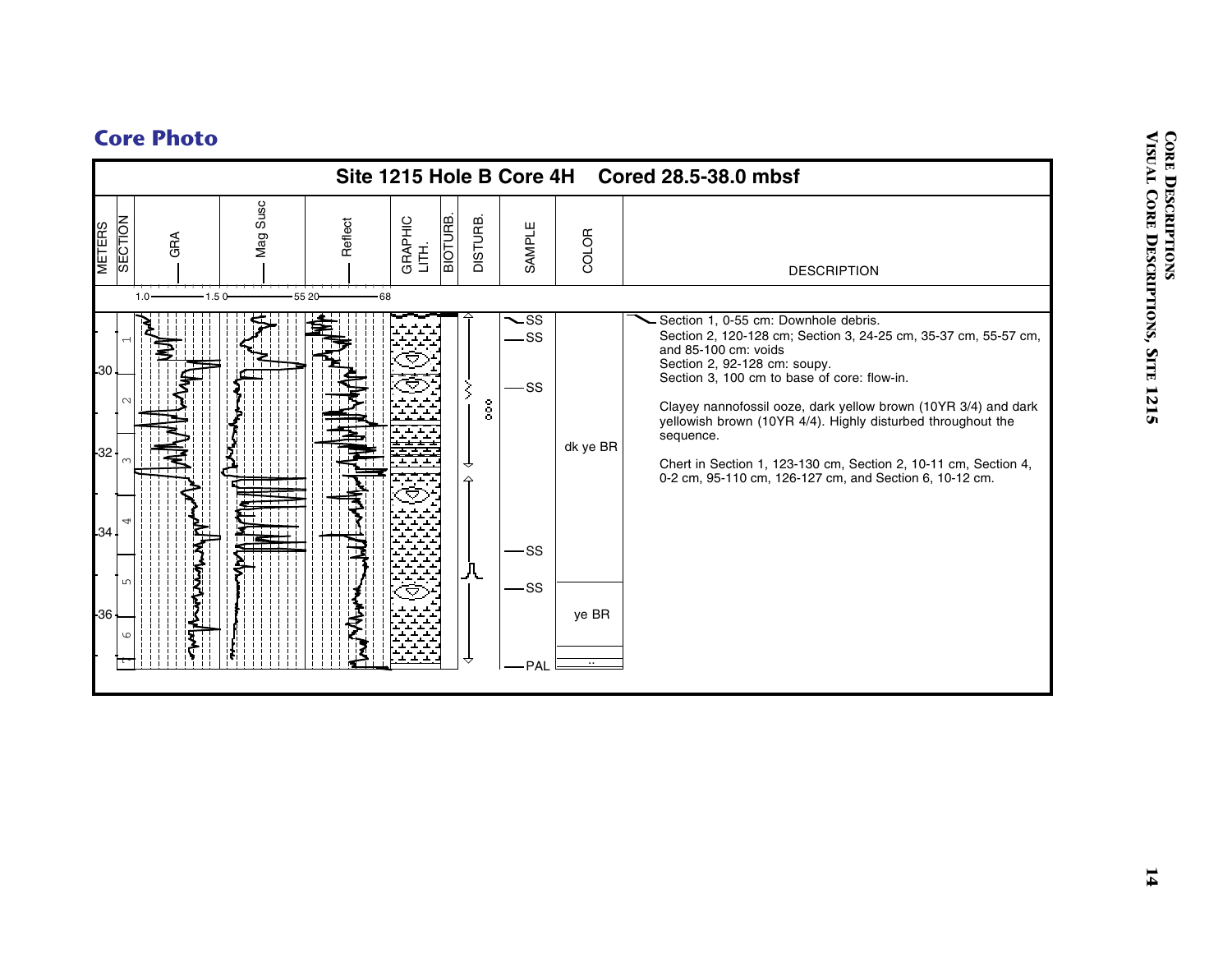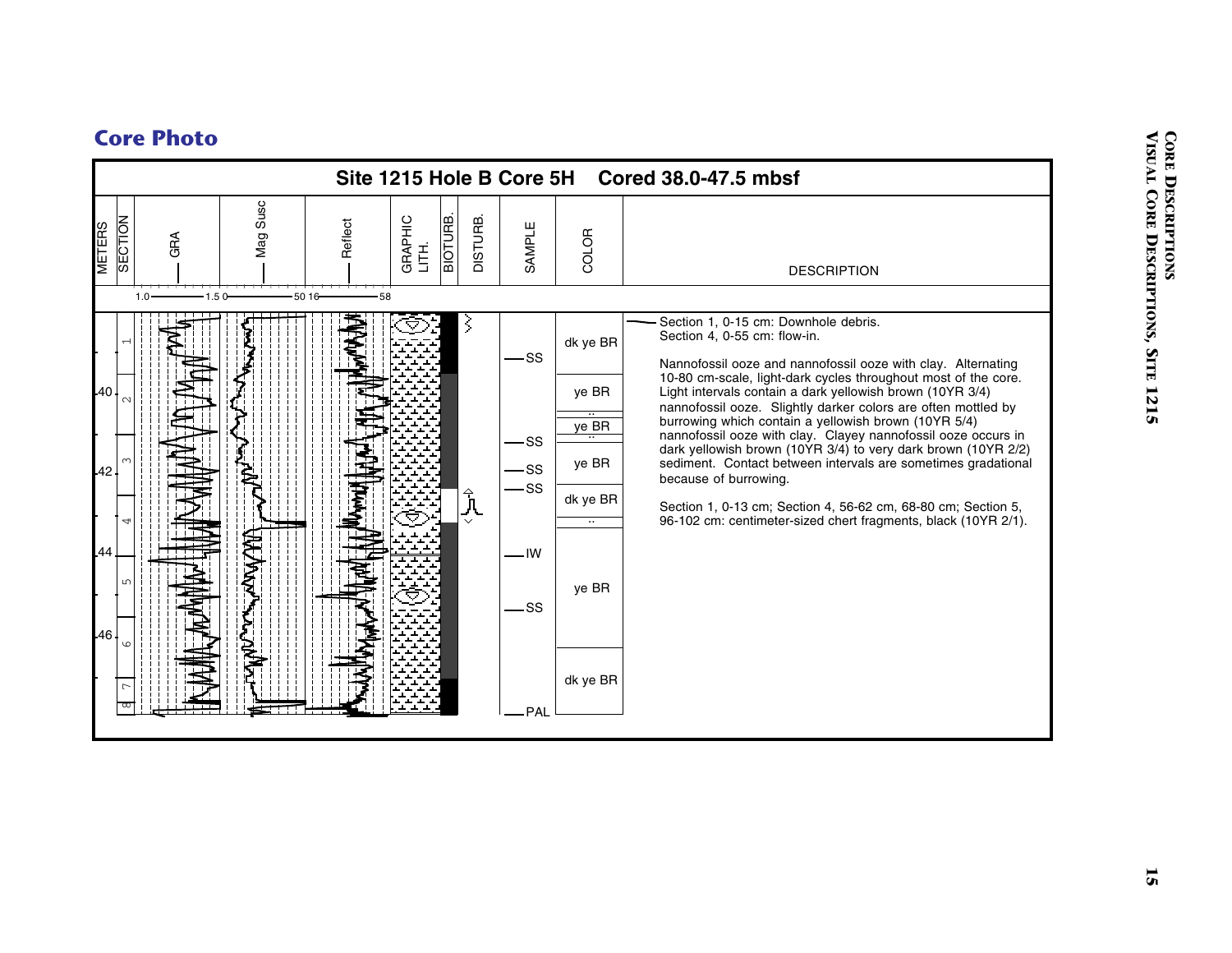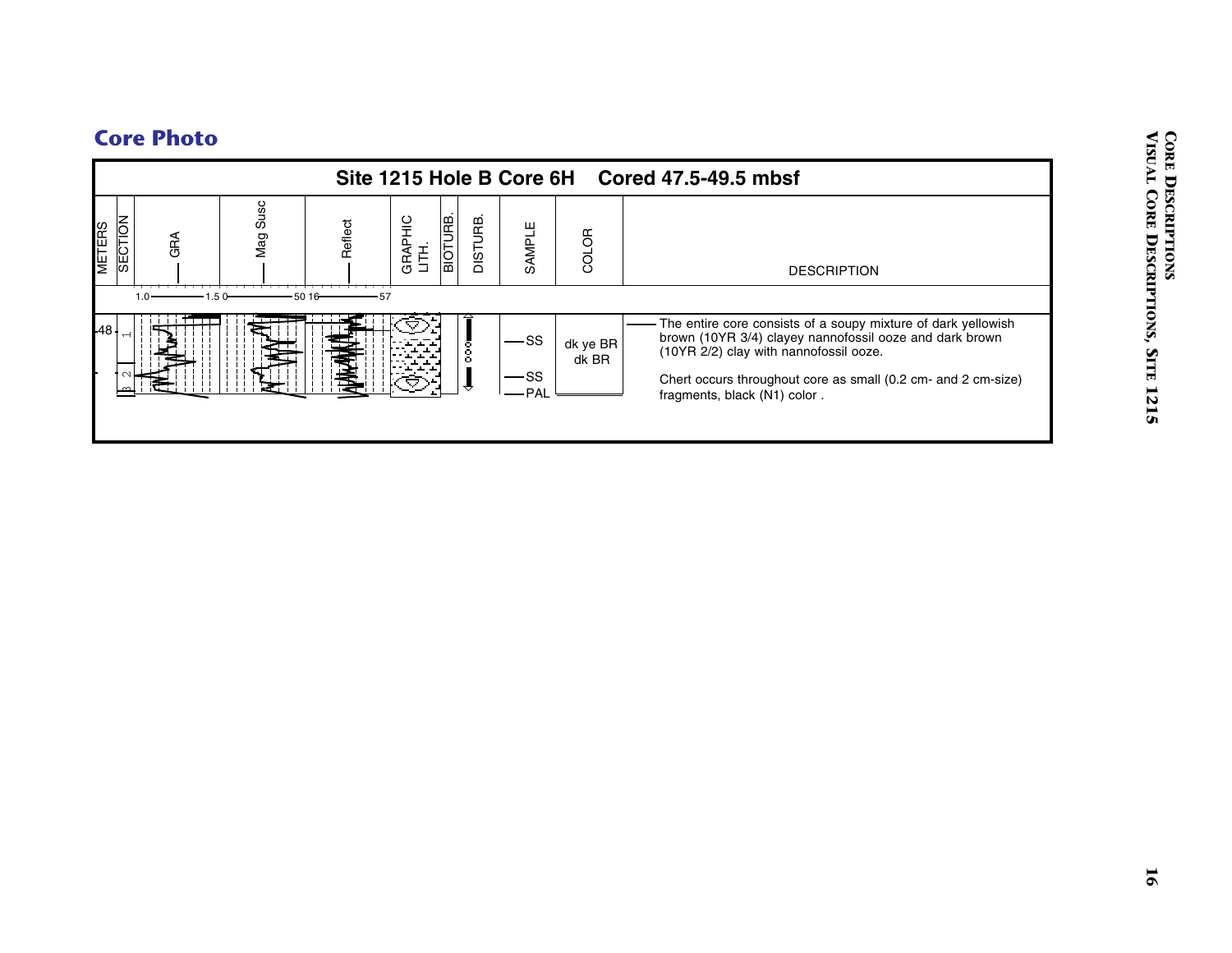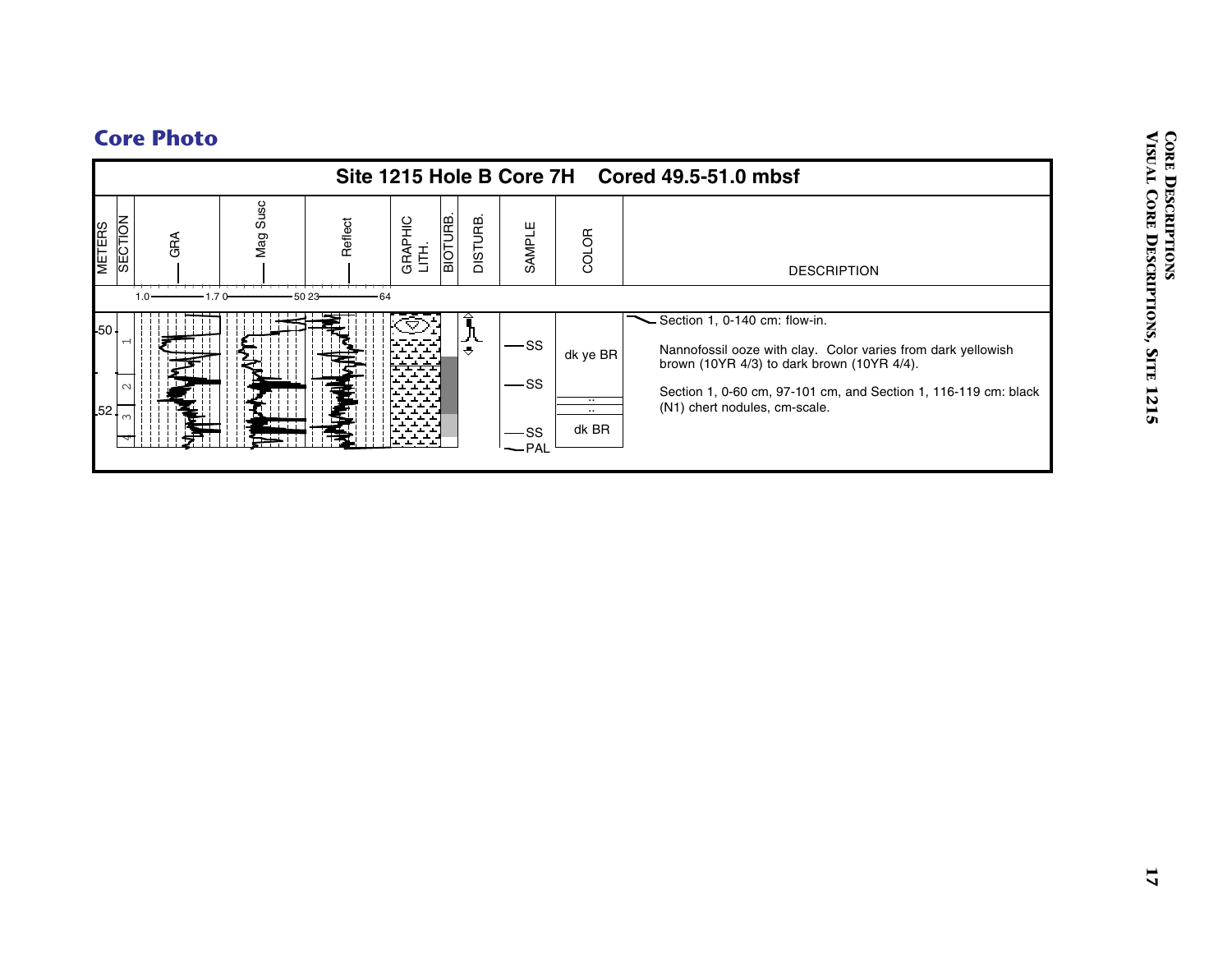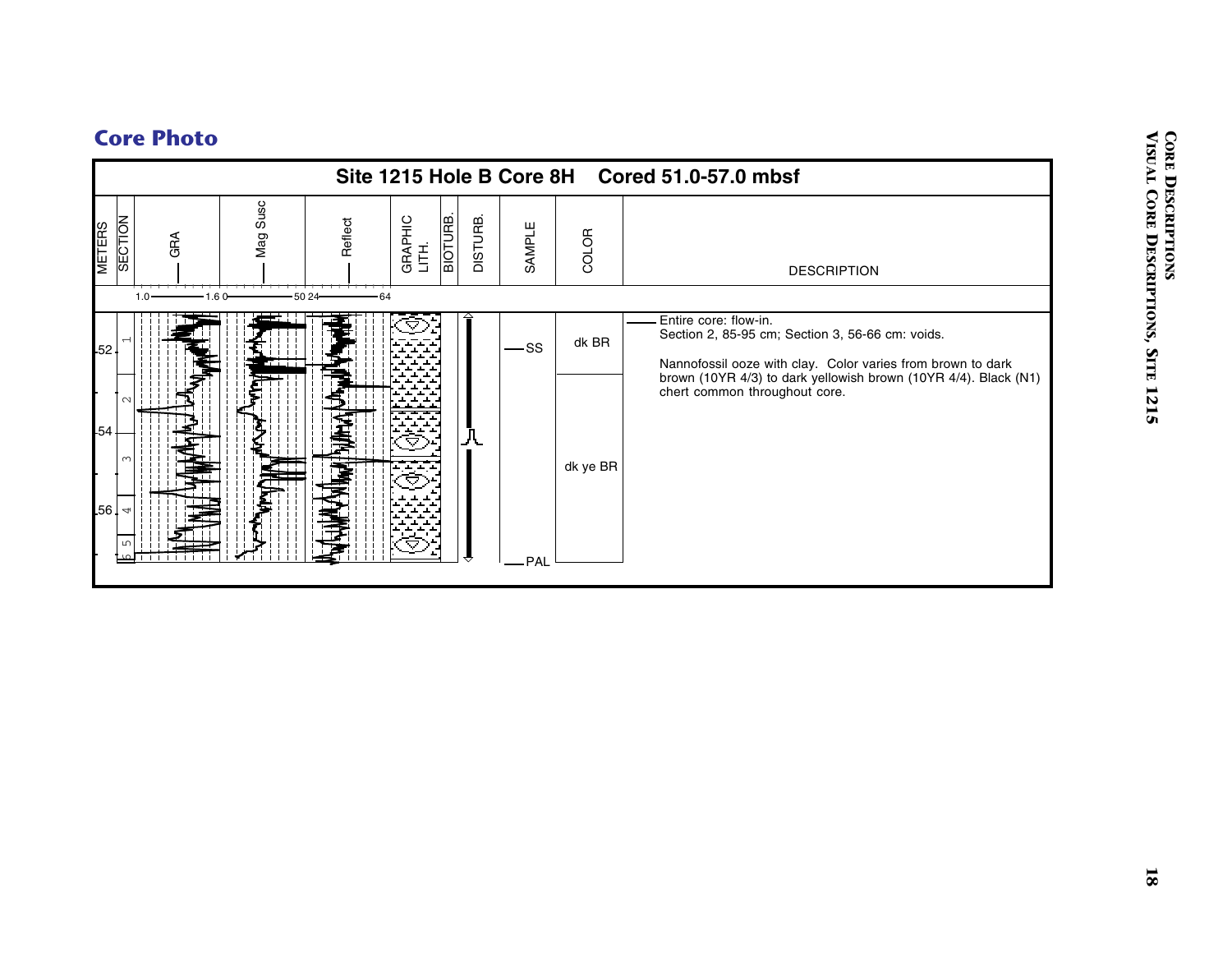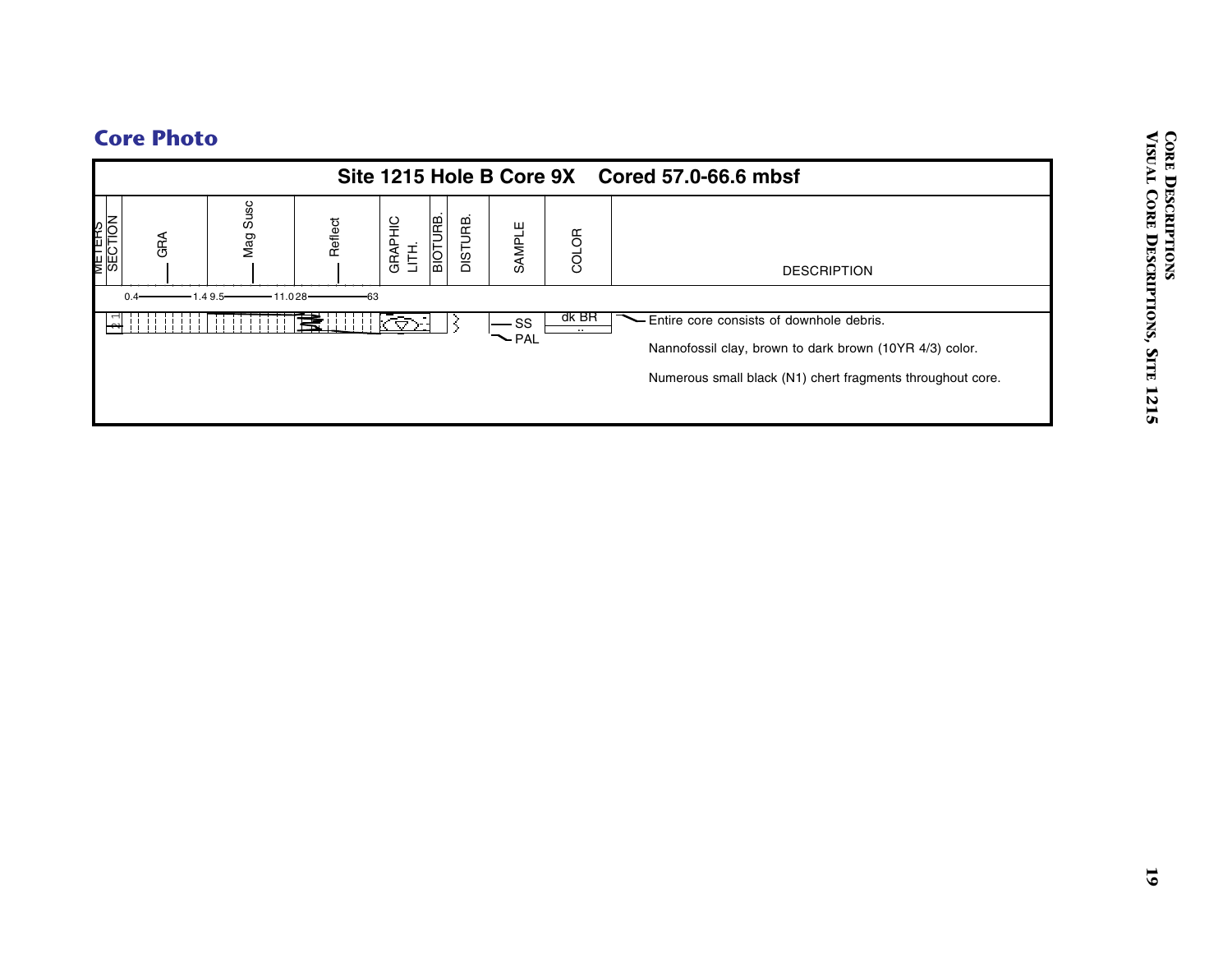|                   |                  |                             |        |       | Site 1215 Hole B Core 10X Cored 66.6-76.2 mbsf                                                                                                              |
|-------------------|------------------|-----------------------------|--------|-------|-------------------------------------------------------------------------------------------------------------------------------------------------------------|
| METERS<br>SECTION | GRAPHIC<br>LITH. | <b>BIOTURB.</b><br>DISTURB. | SAMPLE | COLOR | <b>DESCRIPTION</b>                                                                                                                                          |
|                   | ♋                | ⊰                           |        |       | Entire core consists of downhole debris.<br>Chert fragments with minor amounts of dark to dark brown (10YR 4/3) nannofossil clay recovered in core catcher. |
|                   |                  |                             |        |       |                                                                                                                                                             |
|                   |                  |                             |        |       |                                                                                                                                                             |
|                   |                  |                             |        |       |                                                                                                                                                             |
|                   |                  |                             |        |       |                                                                                                                                                             |
|                   |                  |                             |        |       |                                                                                                                                                             |
|                   |                  |                             |        |       |                                                                                                                                                             |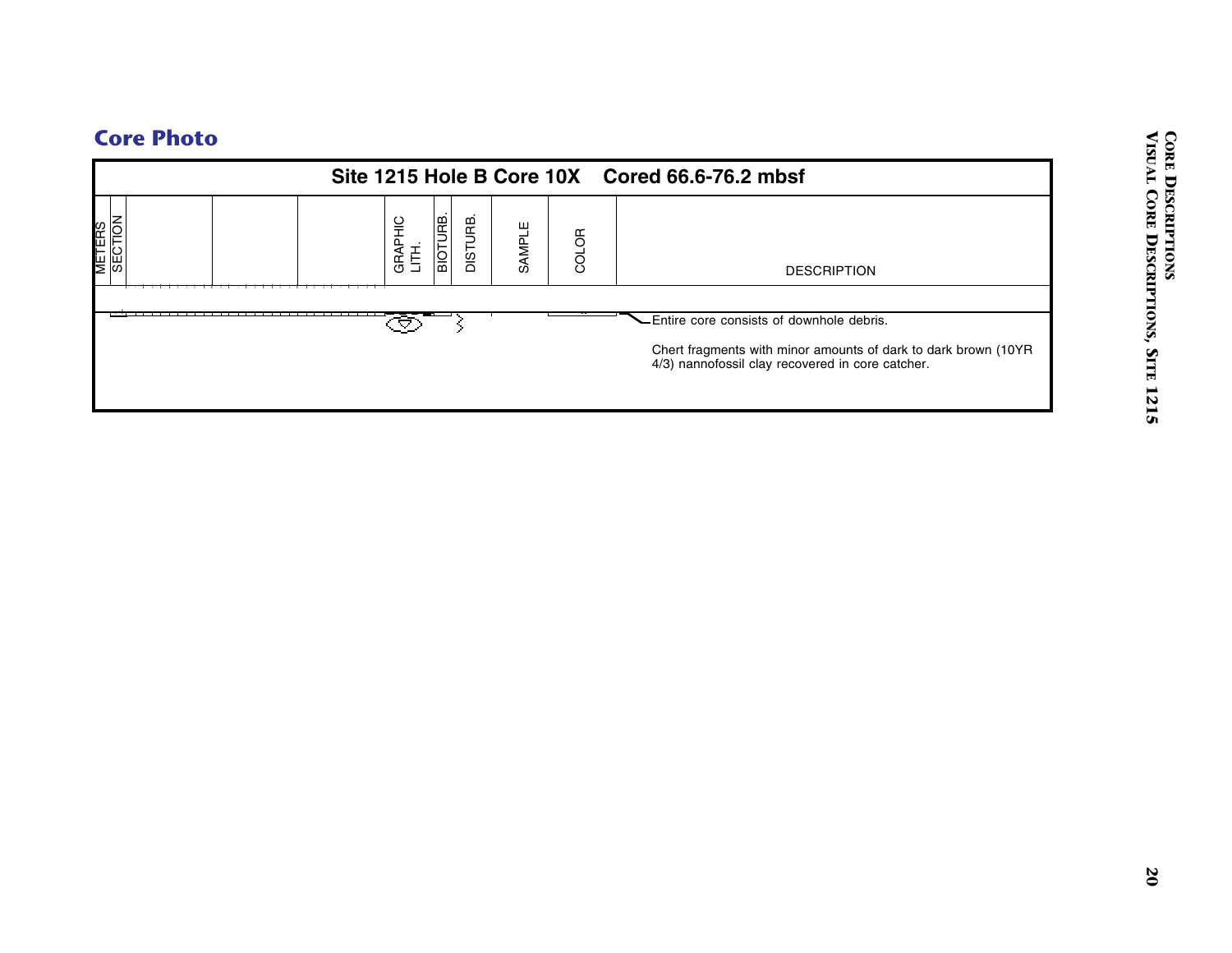|                   |                  |                             |        |       | Site 1215 Hole B Core 11X Cored 76.2-82.8 mbsf                         |
|-------------------|------------------|-----------------------------|--------|-------|------------------------------------------------------------------------|
| METERS<br>SECTION | GRAPHIC<br>LITH. | <b>BIOTURE.</b><br>DISTURB. | SAMPLE | COLOR | <b>DESCRIPTION</b>                                                     |
|                   |                  |                             |        |       |                                                                        |
|                   |                  |                             |        |       | Basalt<br>Piece 1A: aphanitic basalt with glassy rind surface.         |
|                   |                  |                             |        |       | Piece 2A: aphanitic basalt with glassy rind surface. Two<br>fragments. |
|                   |                  |                             |        |       |                                                                        |
|                   |                  |                             |        |       |                                                                        |
|                   |                  |                             |        |       |                                                                        |
|                   |                  |                             |        |       |                                                                        |
|                   |                  |                             |        |       |                                                                        |
|                   |                  |                             |        |       |                                                                        |
|                   |                  |                             |        |       |                                                                        |
|                   |                  |                             |        |       |                                                                        |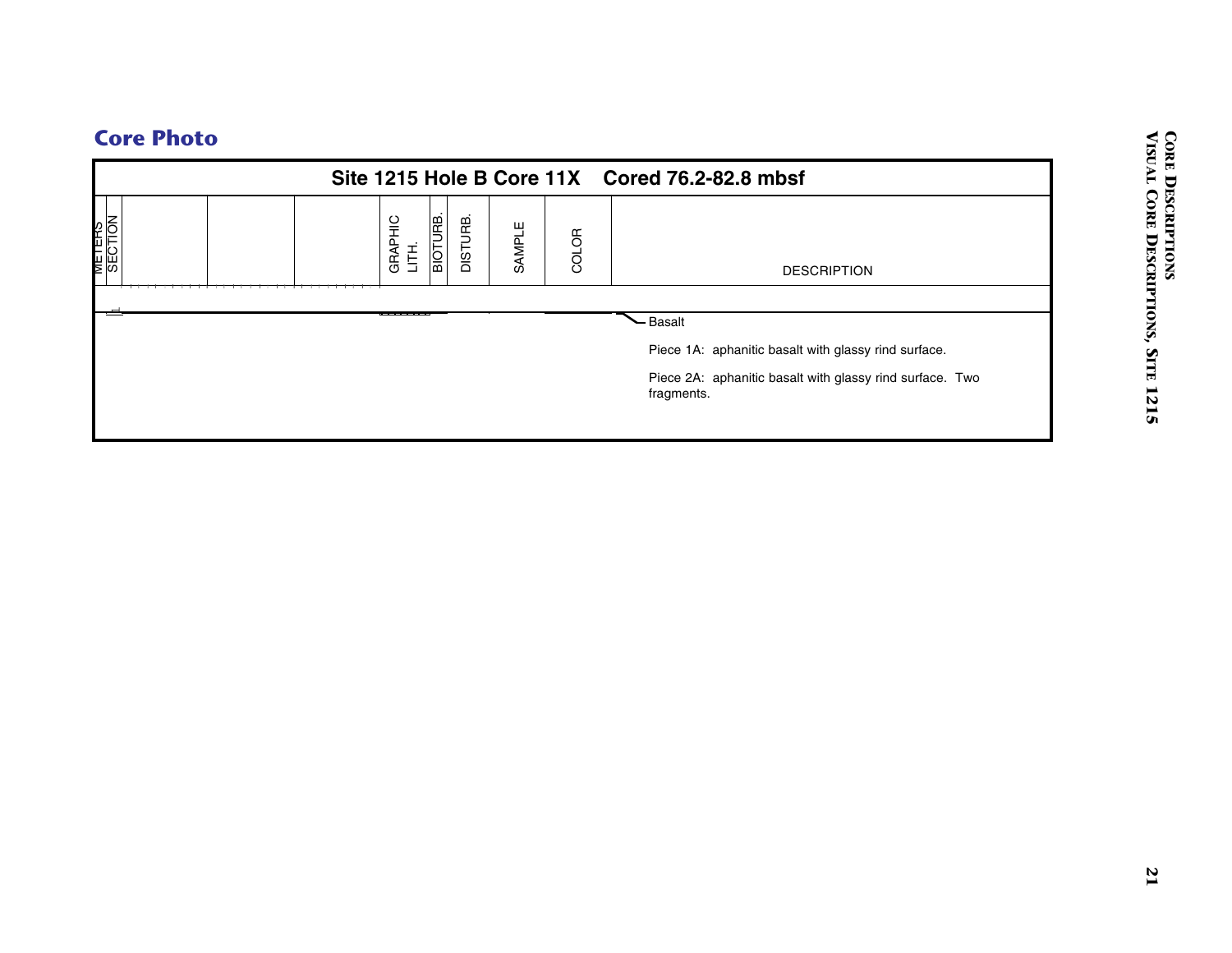| Sample               |      |                       |                |                                      |                 |                |                 | <b>Texture</b><br><b>Mineral</b> |      |      |      |                                                          |                   |                 |                         |                    |                 |                |                   |                                                     |                     |                  |                   |                            |                    |                                |                                                    |
|----------------------|------|-----------------------|----------------|--------------------------------------|-----------------|----------------|-----------------|----------------------------------|------|------|------|----------------------------------------------------------|-------------------|-----------------|-------------------------|--------------------|-----------------|----------------|-------------------|-----------------------------------------------------|---------------------|------------------|-------------------|----------------------------|--------------------|--------------------------------|----------------------------------------------------|
|                      |      |                       |                |                                      |                 |                |                 |                                  |      |      |      |                                                          |                   |                 |                         |                    |                 |                |                   |                                                     |                     |                  | <b>Biogenic</b>   |                            |                    |                                |                                                    |
| $_{\rm Leg}$         | Site | Hole                  | Core           | $\mathbf{Type}$<br>Core <sup>:</sup> | Section         | Top Interval   | (mbsf)<br>Depth | Lithology                        | Sand | Sitt | Clay | $\begin{array}{c} \n \textbf{3} \n \end{array}$<br>Chert | Clay Mineral (47) | Oxide (68)<br>٩ | $\tilde{E}$<br>Feldspar | (118)<br>Mica      | Muscovite (131) | Opaques (140)  | Phillipsite (155) | (251)<br>Feldspar<br>$\ddot{\phantom{1}}$<br>Quartz | Volcanic Glass (81) | (222)<br>Zeolite | (51)<br>Coccolith | $\mathbf{G}$<br>Discoaster | Nannofossils (132) | <b>Planktonic Forams (160)</b> | <b>Comments</b>                                    |
| <b>Hole A</b><br>199 | 1215 | A                     | $\mathbf{1}$   | H                                    | 1               | 50             | 0.50            | D                                |      |      | 100  |                                                          | 98                |                 |                         |                    |                 |                |                   | 2                                                   |                     |                  |                   |                            |                    |                                | Clay                                               |
| 199                  | 1215 | A                     | $\mathbf{1}$   | H                                    | CC              | 10             | 1.08            | $\mathbf D$                      |      |      | 100  |                                                          | 98                |                 |                         |                    |                 |                |                   | 2                                                   |                     |                  |                   |                            |                    |                                | Clay                                               |
| 199                  | 1215 | A                     | $\mathbf{2}$   | H                                    | 1               | 60             | 1.80            | D                                |      |      | 100  |                                                          | 90                |                 |                         |                    | $\mathbf{1}$    | $\overline{7}$ |                   |                                                     |                     | $\mathbf{1}$     |                   |                            |                    |                                | Clay (Steiger)                                     |
| 199                  | 1215 | A                     | 2              | H                                    | <sup>1</sup>    | 100            | 2.20            | D                                |      |      | 100  |                                                          | 95                |                 |                         | 1                  | $\overline{0}$  | 3              |                   |                                                     |                     | -1               |                   |                            |                    |                                | Clay (Steiger)                                     |
| 199                  | 1215 | A                     | 2              | H                                    | 2               | 27             | 2.97            | D                                |      |      | 100  |                                                          | 80                |                 |                         | 1                  |                 | 18             |                   |                                                     |                     | 1                |                   |                            |                    |                                | Clay with opaques (Steiger)                        |
| 199                  | 1215 | A                     | 2              | H                                    | 3               | 100            | 5.20            | D                                |      |      | 100  |                                                          | 90                |                 |                         | $\mathbf{1}$       |                 |                | 9                 |                                                     |                     |                  |                   |                            |                    |                                | Clay (Steiger)                                     |
| 199                  | 1215 | A                     | 2              | $\,$ H                               | $\overline{4}$  | 30             | 6.00            | $\overline{D}$                   |      |      | 100  |                                                          | 90                |                 |                         | $\mathbf{1}$       |                 |                | $\overline{9}$    |                                                     |                     |                  |                   |                            |                    |                                | Clay (Steiger)                                     |
| 199                  | 1215 |                       | $\mathbf{2}$   | H                                    | $\overline{4}$  | 109            | 6.79            | $\mathbf M$                      |      |      | 100  |                                                          | 60                |                 |                         | $\mathbf{1}$       |                 |                |                   |                                                     |                     | 39               |                   |                            |                    |                                |                                                    |
| 199                  | 1215 | A<br>$\boldsymbol{A}$ | $\mathbf{2}$   | $\,$ H                               | $\overline{5}$  | 19             | 7.39            | $\mathbf M$                      |      |      | 100  |                                                          | 54                |                 | $\mathbf{1}$            |                    |                 |                |                   |                                                     |                     | 45               |                   |                            |                    |                                | Zeolitic clay (Steiger)<br>Zeolitic clay (Steiger) |
| 199                  | 1215 | $\boldsymbol{A}$      | $\mathbf{2}$   | H                                    | $5\phantom{.0}$ | 80             | 8.00            | D                                |      |      | 100  |                                                          | 50                |                 |                         |                    |                 |                |                   |                                                     |                     | 50               |                   |                            |                    |                                |                                                    |
| 199                  | 1215 | $\boldsymbol{A}$      | 2              | H                                    | 6               | 70             | 9.40            | $\mathbf D$                      |      |      | 100  |                                                          | 70                |                 |                         |                    |                 |                |                   |                                                     |                     | 30               |                   |                            |                    |                                | Zeolitic clay (Steiger)                            |
| 199                  |      |                       |                |                                      |                 |                |                 |                                  |      |      |      |                                                          | 90                |                 |                         |                    |                 |                |                   |                                                     |                     |                  |                   |                            |                    |                                | Zeolitic clay (Steiger)                            |
|                      | 1215 | A                     | 2              | H                                    | CC              | $\overline{0}$ | 10.84           | D                                |      |      | 100  |                                                          |                   |                 |                         |                    |                 |                | 10                |                                                     |                     |                  |                   |                            |                    |                                | Clay (Steiger)                                     |
| 199                  | 1215 | A                     | 3              | H                                    | <sup>1</sup>    | 35             | 11.05           | D                                |      |      | 100  |                                                          | 85                |                 |                         |                    |                 |                |                   |                                                     |                     | 15               |                   |                            |                    |                                | Clay with zeolites (Steiger)                       |
| 199                  | 1215 | A                     | 3              | H                                    | $\mathbf{1}$    | 41             | 11.11           | D                                |      |      | 100  |                                                          | 50                |                 |                         |                    |                 |                |                   |                                                     |                     | 50               |                   |                            |                    |                                | Zeolitic clay (Steiger)                            |
| 199                  | 1215 | A                     | 3              | H                                    | $\overline{2}$  | 80             | 13.00           | D                                |      |      | 100  |                                                          | 95                |                 |                         | $\overline{\cdot}$ |                 |                |                   |                                                     |                     | 5                |                   |                            |                    |                                | Clay (Steiger)                                     |
| 199                  | 1215 | $\boldsymbol{A}$      | 3              | H                                    | $\overline{2}$  | 133            | 13.53           | D                                |      |      | 100  |                                                          | 90                |                 |                         |                    |                 |                |                   |                                                     |                     | 10               |                   |                            |                    |                                | Clay (Steiger)                                     |
| 199                  | 1215 | A                     | 3              | H                                    | $\overline{3}$  | 70             | 14.40           | D                                |      |      | 100  |                                                          | 95                |                 |                         | $\star$            |                 |                |                   |                                                     |                     | 5                |                   |                            |                    |                                | Clay (Steiger)                                     |
| 199                  | 1215 | A                     | 3              | H                                    | $\overline{4}$  | 60             | 15.80           | $\mathbf D$                      |      |      | 100  |                                                          | 99                |                 |                         | $\star$            |                 |                |                   |                                                     |                     | 1                |                   |                            |                    |                                | Clay (Steiger)                                     |
| 199                  | 1215 | $\mathbf{A}$          | 3              | H                                    | 5               | 75             | 17.45           | D                                |      |      | 100  |                                                          | 99                |                 |                         |                    |                 |                |                   |                                                     |                     | $\mathbf{1}$     |                   |                            |                    |                                | Clay (Steiger)                                     |
| 199                  | 1215 | $\boldsymbol{A}$      | 3              | $\,$ H                               | $\overline{5}$  | 107            | 17.77           | D                                |      |      | 100  |                                                          | 90                | 8               |                         |                    |                 |                |                   |                                                     |                     | 2                |                   |                            |                    |                                | Clay (Steiger)                                     |
| 199                  | 1215 | A                     | 3              | H                                    | 6               | 20             | 18.40           | $\mathbf D$                      |      |      | 100  |                                                          | 99                |                 |                         |                    |                 |                |                   |                                                     | $\mathbf{1}$        |                  |                   |                            |                    |                                | Clay (Steiger)                                     |
| 199                  | 1215 | A                     | 3              | H                                    | 6               | 134            | 19.54           | $\mathbf D$                      |      |      | 100  |                                                          | 99                |                 |                         | $\mathbf{1}$       |                 |                |                   |                                                     |                     |                  |                   |                            |                    |                                | Clay (Steiger)                                     |
| 199                  | 1215 | A                     | 3              | H                                    | $\overline{7}$  | 55             | 20.25           | $\mathbf D$                      |      |      | 100  |                                                          | 95                |                 |                         |                    |                 |                |                   |                                                     |                     | $5\overline{5}$  |                   |                            |                    |                                | Clay (Steiger)                                     |
| 199                  | 1215 | A                     | 3              | H                                    | CC              | $\overline{0}$ | 20.51           | D                                |      |      | 100  |                                                          | 100               |                 |                         |                    |                 |                |                   |                                                     |                     |                  |                   |                            |                    |                                | Clay (Steiger)                                     |
| 199                  | 1215 | A                     | $\overline{4}$ | H                                    | <sup>1</sup>    | 21             | 20.41           | D                                |      |      | 100  |                                                          | 95                |                 |                         |                    |                 |                |                   |                                                     |                     | -5               |                   |                            |                    |                                | Clay (Steiger)                                     |
| 199                  | 1215 | A                     | $\overline{4}$ | H                                    | 1               | 33             | 20.53           | D                                |      |      | 100  |                                                          | 95                |                 |                         |                    |                 |                |                   |                                                     |                     | 5                |                   |                            |                    |                                | Clay (Steiger)                                     |
| 199                  | 1215 | A                     | $\overline{4}$ | H                                    | -1              | 119            | 21.39           | D                                |      |      | 100  |                                                          | 95                |                 |                         |                    |                 |                |                   |                                                     |                     | 5                |                   |                            |                    |                                | Clay (Steiger)                                     |
| 199                  | 1215 | A                     | $\overline{4}$ | $\,$ H                               | $\overline{2}$  | 100            | 22.70           | $\mathbf D$                      |      |      | 100  |                                                          | 100               |                 |                         |                    |                 |                |                   |                                                     |                     |                  |                   |                            |                    |                                | Clay (Steiger)                                     |
| 199                  | 1215 | A                     | $\overline{4}$ | $\,$ H                               | 3               | 58             | 23.78           | D                                |      |      | 100  |                                                          | 100               |                 |                         |                    |                 |                |                   |                                                     |                     |                  |                   |                            |                    |                                | Clay (Steiger)                                     |
| 199                  | 1215 | A                     | $\overline{4}$ | H                                    | 3               | 63             | 23.83           | $\mathbf D$                      |      | 60   | 40   |                                                          | 30                |                 |                         |                    |                 |                |                   |                                                     | 60                  | 10               |                   |                            |                    |                                | Clayey volcanic glass (Steiger)                    |
| 199                  | 1215 | A                     | $\overline{4}$ | H                                    | 3               | 81             | 24.01           | D                                |      |      | 100  |                                                          | 95                |                 |                         |                    |                 |                |                   |                                                     |                     | 5                |                   |                            |                    |                                | Clay (Steiger)                                     |
| 199                  | 1215 | $\boldsymbol{A}$      | $\overline{4}$ | H                                    | 3               | 95             | 24.15           | $\mathbf D$                      |      |      | 100  |                                                          | 90                |                 |                         | 2                  |                 |                |                   |                                                     |                     | 8                |                   |                            |                    |                                | Clay (Steiger)                                     |
| 199                  | 1215 | A                     | $\overline{4}$ | H                                    | 3               | 108            | 24.28           | D                                |      |      | 100  |                                                          | 95                |                 |                         |                    |                 |                |                   |                                                     |                     | 5                |                   |                            |                    |                                | Clay (Steiger)                                     |
| 199                  | 1215 | A                     | $\overline{4}$ | H                                    | $\mathbf{3}$    | 131            | 24.51           | D                                |      |      | 100  |                                                          | 95                |                 |                         |                    |                 |                |                   |                                                     |                     | -5               |                   |                            |                    |                                | Clay (Steiger)                                     |
| 199                  | 1215 | $\mathbf{A}$          | $\overline{4}$ | H                                    | $\overline{4}$  | 35             | 25.05           | D                                |      |      | 100  |                                                          | 95                |                 |                         | $\overline{\cdot}$ |                 |                |                   |                                                     |                     | $5\overline{5}$  |                   |                            |                    |                                | Clay (Steiger)                                     |
| 199                  | 1215 | A                     | $\overline{4}$ | $\,$ H                               | $\overline{4}$  | 83             | 25.53           | $\mathbf D$                      |      |      | 100  |                                                          | 40                |                 |                         |                    |                 |                |                   |                                                     |                     | 1                |                   |                            | 59                 |                                | Clayey nannofossil ooze (Steiger)                  |
| 199                  | 1215 | $\boldsymbol{A}$      | $\overline{4}$ | $\,$ H                               | $\overline{4}$  | 105            | 25.75           | D                                |      |      | 100  |                                                          | 90                |                 |                         |                    |                 |                |                   |                                                     |                     | 10               |                   |                            |                    |                                | Clay (Steiger)                                     |
| 199                  | 1215 | $\boldsymbol{A}$      | $\overline{4}$ | $\,$ H                               | $\overline{4}$  | 111            | 25.81           | $\mathbf D$                      |      |      | 100  |                                                          | 35                |                 |                         | 5                  |                 |                |                   |                                                     |                     |                  |                   |                            | 60                 |                                | Clayey nannofossil ooze (Steiger)                  |
| 199                  | 1215 | $\boldsymbol{A}$      | $\overline{4}$ | $\,$ H                               | $\overline{4}$  | 140            | 26.10           | $\mathbf D$                      |      |      | 100  |                                                          | 30                |                 |                         |                    |                 |                |                   |                                                     |                     | 2                |                   |                            | 68                 |                                | Clayey nannofossil ooze (Steiger)                  |
| 199                  | 1215 | A                     | $\overline{4}$ | H                                    | 5               | 31             | 26.51           | D                                |      |      | 100  |                                                          | 10                |                 |                         |                    |                 | 10             |                   |                                                     |                     |                  |                   |                            | 80                 |                                | Nannofossil ooze (Steiger)                         |
| 199                  | 1215 | $\boldsymbol{A}$      | $\overline{4}$ | H                                    | -5              | 40             | 26.60           | D                                |      |      | 100  |                                                          | 20                |                 |                         |                    | $\star$         | 5              |                   |                                                     |                     | $5\overline{5}$  |                   |                            | 70                 |                                | Nannofossil ooze (Steiger)                         |
| 199                  | 1215 | A                     | $\overline{4}$ | H                                    | $\overline{5}$  | 71             | 26.91           | D                                |      |      | 100  |                                                          | 10                |                 |                         |                    |                 | 10             |                   |                                                     |                     |                  |                   |                            | 80                 |                                | Nannofossil ooze (Steiger)                         |
| 199                  | 1215 | A                     | $\overline{4}$ | H                                    | 5               | 81             | 27.01           | D                                |      |      | 100  |                                                          | 30                |                 |                         |                    |                 | 10             |                   |                                                     |                     | 10               |                   |                            | 50                 |                                | Nannofossil ooze (Steiger)                         |
| 199                  | 1215 | A                     | $\overline{4}$ | H                                    | $\overline{5}$  | 87             | 27.07           | $\mathbf D$                      |      |      | 100  |                                                          | 30                |                 |                         |                    |                 | 10             |                   |                                                     | $\star$             | 10               |                   |                            | 50                 |                                | Clayey nannofossil ooze (Steiger)                  |
| 199                  | 1215 |                       | $\overline{4}$ | H                                    | 5               | 132            | 27.52           | D                                |      |      | 100  |                                                          | 60                |                 |                         |                    |                 | 15             |                   |                                                     |                     | 5                |                   |                            | 20                 |                                |                                                    |
| 199                  | 1215 | A<br>А                | $\overline{4}$ | H                                    | $\overline{5}$  | 146            | 27.66           | $\mathbf D$                      |      |      | 100  |                                                          | 5                 |                 |                         | 5                  |                 | 5              |                   |                                                     |                     | 5                |                   |                            | 80                 |                                | Nannofossil clay with opaques (Steiger)            |
|                      |      |                       |                |                                      |                 |                |                 |                                  |      |      |      |                                                          |                   |                 |                         |                    |                 |                |                   |                                                     |                     |                  |                   |                            |                    |                                | Nannofossil ooze (Steiger)                         |
| 199                  | 1215 | $\boldsymbol{A}$      | $\overline{4}$ | H                                    | 6               | 6              | 27.76           | $\mathbf D$                      |      |      | 100  |                                                          | 50                |                 |                         |                    |                 |                |                   |                                                     |                     | 10               |                   |                            | 40                 |                                | Nannofossil clay (Steiger)                         |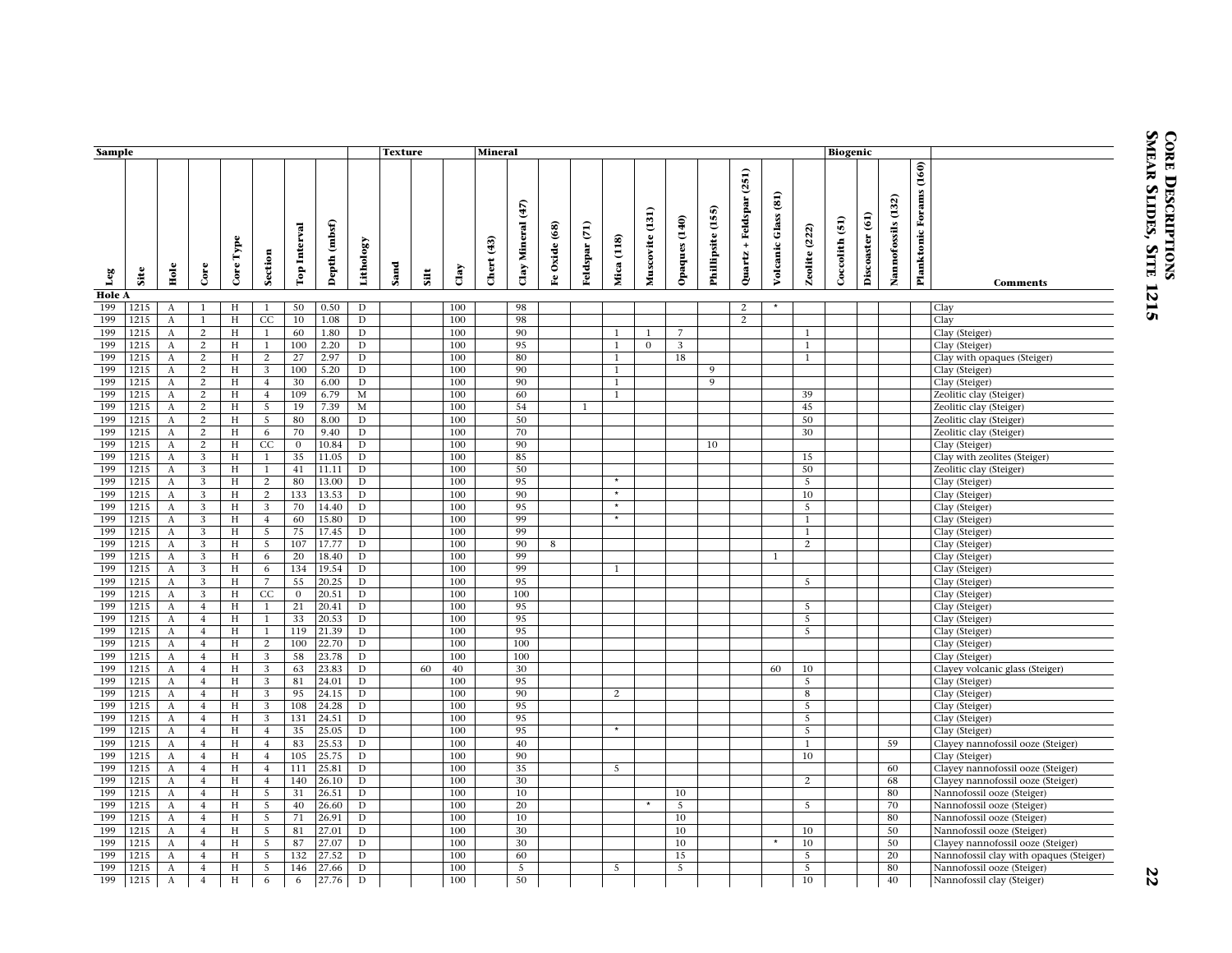|              | Sample |                           |                |            |                |              |                            |                | <b>Texture</b><br><b>Mineral</b> |      |             |                   |                   |               |               |               |                 |                 |                   |                            |                                  |               | <b>Biogenic</b> |                 |                    |                                |                                      |
|--------------|--------|---------------------------|----------------|------------|----------------|--------------|----------------------------|----------------|----------------------------------|------|-------------|-------------------|-------------------|---------------|---------------|---------------|-----------------|-----------------|-------------------|----------------------------|----------------------------------|---------------|-----------------|-----------------|--------------------|--------------------------------|--------------------------------------|
| $_{\rm Leg}$ | Site   | Hole                      | $C$ ore        | Core Type  | Section        | Top Interval | (mbsf)<br>$\mathbf{Depth}$ | Lithology      | Sand                             | Silt | $\alpha$ ay | <b>Chert</b> (43) | Clay Mineral (47) | Fe Oxide (68) | Feldspar (71) | (118)<br>Mica | Muscovite (131) | Opaques (140)   | Phillipsite (155) | + Feldspar (251)<br>Quartz | $\overline{a}$<br>Volcanic Glass | Zeolite (222) | Coccolith (51)  | Discoaster (61) | Nannofossils (132) | <b>Planktonic Forams</b> (160) | <b>Comments</b>                      |
|              |        | <b>Hole A (continued)</b> |                |            |                |              |                            |                |                                  |      |             |                   |                   |               |               |               |                 |                 |                   |                            |                                  |               |                 |                 |                    |                                |                                      |
| 199          | 1215   | A                         | $\overline{4}$ | H          | 6              | 12           | 27.82                      | D              |                                  |      | 100         |                   | 60                |               |               |               |                 |                 |                   |                            |                                  | 10            |                 |                 | 30                 |                                | Nannofossil clay (Steiger)           |
| 199          | 1215   | A                         | $\overline{4}$ | H          | 6              | 28           | 27.98                      | D              |                                  |      | 100         |                   | 73                |               |               | 2             |                 |                 |                   |                            |                                  |               |                 |                 | 25                 |                                | nannofossil clay                     |
| 199          | 1215   | $\boldsymbol{A}$          | $\overline{4}$ | H          | 6              | 79           | 28.49                      | $\mathbf{D}$   |                                  |      | 100         |                   | 80                |               |               | 10            |                 |                 |                   |                            |                                  | 10            |                 |                 |                    |                                | Clay (Steiger)                       |
| 199          | 1215   | A                         | $\overline{4}$ | H          | 6              | 106          | 28.76                      | $\overline{D}$ |                                  |      | 100         |                   | 10                |               |               |               |                 | 5               |                   |                            |                                  |               |                 |                 | 85                 |                                | Nannofossil ooze (Steiger)           |
| 199          | 1215   | $\boldsymbol{A}$          | $\overline{4}$ | H          | 6              | 144          | 29.14                      | D              |                                  |      | 100         |                   | 10                |               |               |               |                 | 5               |                   |                            |                                  |               |                 |                 | 85                 |                                | Nannofossil ooze (Steiger)           |
| 199          | 1215   | A                         | $\bf{4}$       | H          | $\overline{7}$ | 18           | 29.38                      | D              |                                  |      | 100         |                   | 10                |               |               |               |                 | 5               |                   |                            |                                  |               |                 |                 | 85                 |                                | Nannofossil ooze (Steiger)           |
| 199          | 1215   | $\boldsymbol{A}$          | $\overline{4}$ | H          | $\overline{7}$ | 56           | 29.76                      | $\mathbf{D}$   |                                  |      | 100         |                   | 65                |               |               |               |                 | 10              |                   |                            |                                  | 20            |                 |                 | 5                  |                                | Clay with zeolites (Steiger)         |
| 199          | 1215   | $\boldsymbol{A}$          | $\overline{5}$ | H          | $\mathbf{1}$   | 50           | 30.20                      | D              |                                  |      | 100         |                   | 10                |               |               | $\star$       |                 | 5               |                   |                            |                                  |               |                 |                 | 85                 |                                | Nannofossil ooze (Steiger)           |
| 199          | 1215   | $\boldsymbol{A}$          | 5              | H          | $\mathbf{1}$   | 123          | 30.93                      | D              |                                  |      | 100         |                   | 20                |               |               |               |                 | 5               |                   |                            |                                  | 5             |                 |                 | 70                 |                                | Nannofossil ooze with clay (Steiger) |
| 199          | 1215   | $\mathbf{A}$              | 5              | H          | $\overline{2}$ | 22           | 31.42                      | D              |                                  |      | 100         |                   | 10                |               |               | 2             |                 | 5               |                   |                            |                                  | 3             |                 |                 | 80                 |                                | Nannofossil ooze (Steiger)           |
| 199          | 1215   | A                         | 5              | H          | 2              | 110          | 32.30                      | D              |                                  |      | 100         |                   | 10                |               |               |               |                 | $5\overline{5}$ |                   |                            |                                  |               |                 |                 | 85                 |                                | Nannofossil ooze (Steiger)           |
| 199          | 1215   | $\mathbf{A}$              | 5              | H          | 3              | 30           | 33.00                      | D              |                                  |      | 100         |                   | 10                |               |               |               |                 | $\overline{5}$  |                   |                            |                                  |               |                 |                 | 85                 |                                | Nannofossil ooze (Steiger)           |
| 199          | 1215   | $\mathbf{A}$              | $\overline{5}$ | H          | 3              | 130          | 34.00                      | D              |                                  |      | 100         |                   | 10                |               |               |               |                 | 5               |                   |                            |                                  |               |                 |                 | 85                 |                                | Nannofossil ooze (Steiger)           |
| 199          | 1215   | $\boldsymbol{A}$          | $\overline{5}$ | H          | $\overline{4}$ | 10           | 34.30                      | $\mathbf{D}$   |                                  |      | 100         |                   | 75                |               |               |               |                 | 5               |                   |                            |                                  |               |                 |                 | 20                 |                                | Clay with nannofossils (Steiger)     |
| 199          | 1215   | $\boldsymbol{A}$          | 5              | H          | $\overline{4}$ | 70           | 34.90                      | $\mathbf{D}$   |                                  |      | 100         |                   | 10                |               |               |               |                 | $\overline{5}$  |                   |                            |                                  |               |                 |                 | 85                 |                                | Nannofossil ooze (Steiger)           |
| 199          | 1215   | $\boldsymbol{A}$          | 5              | H          | 5              | 10           | 35.80                      | D              |                                  |      | 100         |                   | 10                |               |               |               |                 | 5               |                   |                            |                                  | $\star$       |                 |                 | 85                 |                                | Nannofossil ooze (Steiger)           |
| 199          | 1215   | $\mathbf{A}$              | $\overline{5}$ | H          | 6              | 120          | 38.40                      | D              |                                  |      | 100         |                   | 10                |               |               |               |                 | 10              |                   |                            |                                  |               |                 |                 | 80                 |                                | Nannofossil ooze (Steiger)           |
| 199          | 1215   | $\boldsymbol{A}$          | 5              | H          | $\overline{7}$ | 50           | 39.20                      | D              |                                  |      | 100         |                   | 15                |               |               | $\star$       |                 | $5\overline{5}$ |                   |                            | $\star$                          |               |                 |                 | 80                 |                                | Nannofossil ooze (Steiger)           |
| 199          | 1215   | $\boldsymbol{A}$          | 6              | H          | $\mathbf{1}$   | 25           | 39.45                      | D              |                                  |      | 100         |                   | 10                |               |               |               |                 | $\overline{5}$  |                   |                            |                                  |               |                 |                 | 85                 |                                | Nannofossil ooze (Steiger)           |
| 199          | 1215   | $\mathbf{A}$              | 6              | H          | 1              | 70           | 39.90                      | D              |                                  |      | 100         |                   | 10                |               |               |               |                 | $5\overline{5}$ |                   |                            |                                  |               |                 |                 | 85                 |                                | Nannofossil ooze (Steiger)           |
| 199          | 1215   | $\boldsymbol{A}$          | 6              | H          | $\mathbf{1}$   | 92           | 40.12                      | D              |                                  |      | 100         |                   | 10                |               |               |               |                 | 10              |                   |                            |                                  |               |                 |                 | 80                 |                                | Nannofossil ooze (Steiger)           |
| 199          | 1215   | $\mathbf{A}$              | 6              | H          | $\mathbf{1}$   | 110          | 40.30                      | D              |                                  |      | 100         |                   | 10                |               |               |               |                 | 10              |                   |                            |                                  |               |                 |                 | 80                 |                                | Nannofossil ooze (Steiger)           |
| 199          | 1215   | $\boldsymbol{A}$          | 6              | $_{\rm H}$ | $\overline{2}$ | 117          | 41.87                      | $\overline{D}$ |                                  |      | 100         |                   | 60                |               |               |               |                 | $\overline{20}$ |                   |                            |                                  |               |                 |                 | $\overline{20}$    |                                | Clay with nannofossils and opaques   |
| 199          | 1215   | A                         | 6              | H          | 3              | 20           | 42.40                      | D              |                                  |      | 100         |                   | 10                |               |               |               |                 | 10              |                   |                            |                                  |               |                 |                 | 80                 |                                | Nannofossil ooze (Steiger)           |
| 199          | 1215   | $\boldsymbol{A}$          | 6              | H          | $\overline{4}$ | 73           | 44.43                      | D              |                                  |      | 100         |                   | 10                |               |               |               |                 | 5               |                   |                            | $\star$                          |               |                 |                 | 85                 |                                | Nannofossil ooze (Steiger)           |
| 199          | 1215   | $\boldsymbol{A}$          | 6              | H          | $\overline{4}$ | 80           | 44.50                      | D              |                                  |      | 100         |                   | 10                |               |               |               |                 | 5               |                   |                            |                                  |               |                 |                 | 85                 |                                | Nannofossil ooze (Steiger)           |
| 199          | 1215   | $\mathbf{A}$              | 6              | H          | $\overline{4}$ | 100          | 44.70                      | D              |                                  |      | 100         |                   | 20                |               |               |               |                 | 20              |                   |                            |                                  | $\star$       |                 |                 | 60                 |                                | Nannofossil ooze (Steiger)           |
| 199          | 1215   | $\boldsymbol{A}$          | 8              | H          | $\mathbf{1}$   | 80           | 51.00                      | D              |                                  |      | 100         | 5                 | 10                |               |               |               |                 |                 |                   |                            |                                  |               | 80              | $\overline{5}$  |                    |                                | Nannofossil ooze with clay           |
| 199          | 1215   | A                         | 8              | H          | 3              | 135          | 54.55                      | D              |                                  |      | 100         |                   | 55                |               |               |               |                 |                 |                   |                            |                                  |               | 40              | $5\overline{5}$ |                    |                                | Nannofossil clay                     |
| 199          | 1215   | $\boldsymbol{A}$          | $\bf8$         | H          | $\overline{4}$ | 91           | 55.61                      | D              |                                  |      | 100         |                   | 5                 |               |               |               |                 |                 |                   |                            |                                  |               | 90              | $\overline{5}$  |                    |                                | Nannofossil ooze                     |
| 199          | 1215   | $\mathbf{A}$              | 9              | H          | 1              | 75           | 60.45                      | D              |                                  |      | 100         |                   | 2                 |               |               |               |                 |                 |                   |                            |                                  |               | 93              | 5               |                    |                                | Nannofossil ooze                     |
| 199          | 1215   | $\boldsymbol{A}$          | 9              | H          | $\overline{2}$ | 9            | 61.29                      | M              |                                  |      | 100         |                   |                   |               |               |               |                 |                 |                   |                            | 99                               | 1             |                 |                 |                    |                                | Volcanic glass                       |
| 199          | 1215   | A                         | 9              | H          | $\overline{5}$ | 80           | 66.50                      | D              |                                  |      | 100         |                   | $\overline{c}$    | 3             |               |               |                 |                 |                   |                            |                                  |               | 95              |                 |                    |                                | Nannofossil ooze                     |
| 199          | 1215   | $\boldsymbol{A}$          | $\overline{9}$ | $\rm H$    | 6              | 40           | 67.60                      | $\mathbf D$    |                                  |      | 100         |                   | $\overline{5}$    | 95            |               |               |                 |                 |                   |                            |                                  |               |                 |                 |                    |                                | Metalliferous sediment               |
| 199          | 1215   | $\boldsymbol{A}$          | 9              | H          | 6              | 41           | 67.61                      | M              |                                  |      | 100         |                   | $\mathbf{2}$      | 98            |               |               |                 |                 |                   |                            |                                  |               |                 |                 |                    |                                | Metalliferous sediment               |